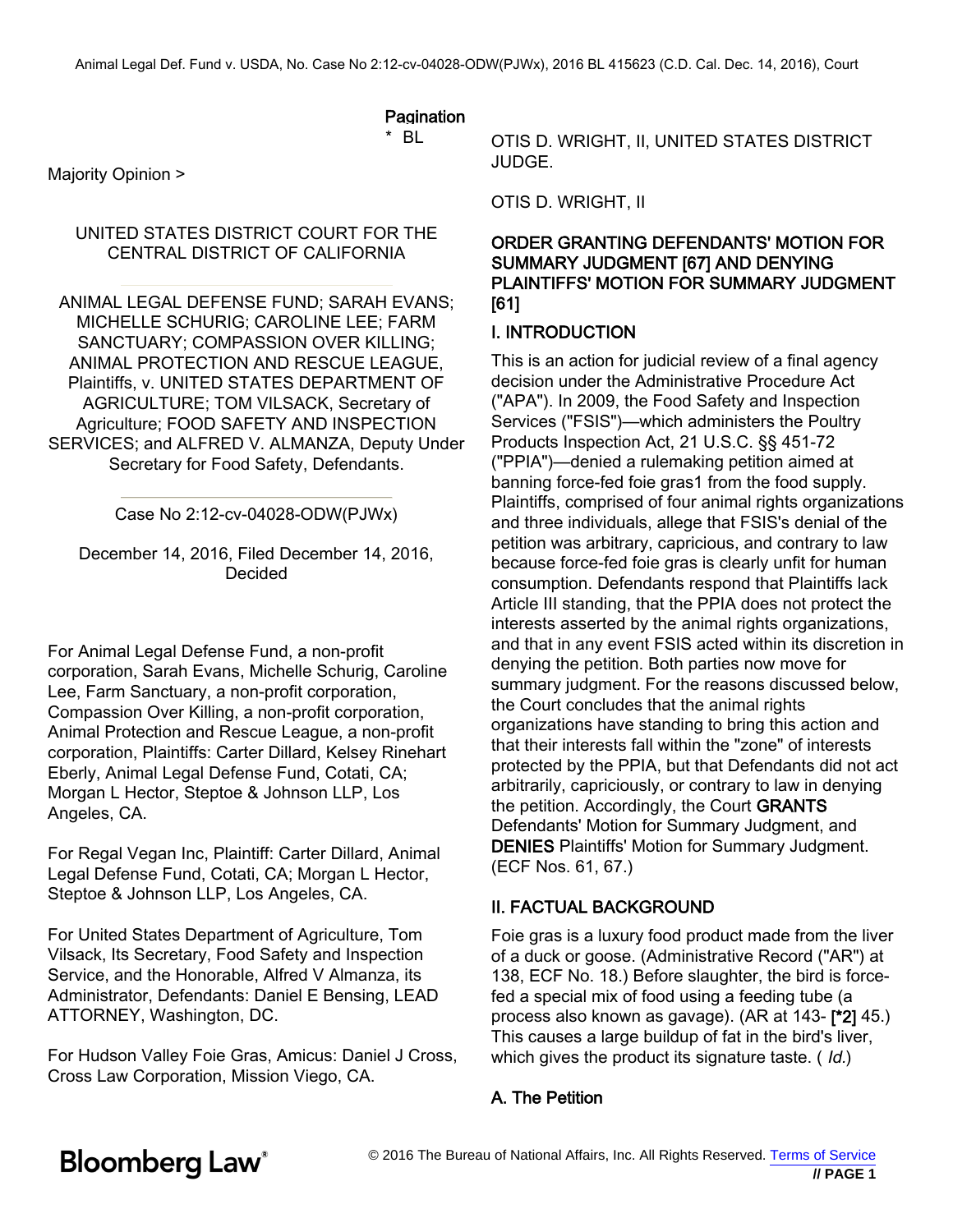On November 28, 2007, several individuals and animal rights organizations (including some of the Plaintiffs in this action) petitioned FSIS to initiate rulemaking "to exclude force-fed foie gras from the food supply as an adulterated and diseased product that is 'unsound, unhealthful, unwholesome, or otherwise unfit for human food."' (AR at 5 (quoting 21 U.S.C.  $\S$  453(g)(3) ).) The petitioners argued that (1) the force-feeding process causes hepatic lipidosis in ducks and geese, rendering the birds "unhealthful" under the PPIA, and (2) the consumption of force-fed foie gras may trigger the onset of secondary amyloidosis in humans. (AR at 10-23.) The petitioners state that hepatic lipidosis also causes "various secondary infections and illnesses" in poultry, but they did not develop those points further. (AR at 17, 20, 21.) The petition was accompanied by 65 exhibits, totaling 1150 pages. (AR at 32-1150.)

On August 27, 2009, FSIS denied the petition. (AR at 1547-48.) FSIS acknowledged that one could characterize the livers of force-fed birds as affected by hepatic lipidosis due to the buildup of excess fat in the liver. (AR at 1547.) However, FSIS reasoned, unlike fat buildup resulting from disease, fat buildup resulting from a "physiologic condition, i.e. the [purposeful] overwhelming of the hepatocyte's ability to process and export fat," does not render the liver unsafe to consume. ( Id.) FSIS also found that there was insufficient evidence to demonstrate a connection between the consumption of force-fed foie gras and the onset of secondary amyloidosis in humans. (AR at 1548.) FSIS explained that the one scientific study on which the petitioners relied concerned only "the administration of amyloid to genetically susceptible mice under experimental conditions," and that "additional scientific study" was required to show "the potential effect on human health of consuming amyloid." ( Id.)

## C. The Plaintiffs

## 1. Animal Rights Organizations

The four organizations bringing this action are Animal Legal Defense Fund ("ALDF"), Farm Sanctuary, Compassion Over Killing, and Animal Protection and Rescue League. ALDF "has spent over three decades focusing on issues involving animals and the law," and "its main focus is preventing animal cruelty and advancing the protection of the interests of animals through the legal system." (Wells Decl. ¶ 3, ECF No. 61-1.) To this end, "ALDF advocates concerning the

health consequences of consuming animal products because the practices that exacerbate the harmful health effects of consuming animal products are the same practices that greatly contribute to animal cruelty in animal farming." ( Id. ¶ 5.) ALDF has spent resources "raising awareness about the health effects on ducks being raised for foie gras and the human health consequences of the force-feeding process," including issuing press releases, initiating letter-writing campaigns, and petitioning administrative agencies. ( Id. ¶ 8; see also id. ¶¶ 6, 7, 9-11.) According to ALDF, "had [it] not diverted these [<sup>\*</sup>3] resources to combat force-fed foie gras, it would have suffered a loss of credibility, support, and organizational goodwill among its donors, its peers, and the legal community." ( Id. ¶ 12.) The parties generally agree that Farm Sanctuary, Compassion Over Killing, and Animal Protection and Rescue League are similarly situated to ALDF for standing purposes. (See generally Defs.' Opp'n at 12, 14 n.10, ECF No. 67; Pls.' Stmt. of Undisputed Facts 98, 101, ECF No. 61-6; Friedrich Decl., ECF No. 22-3 (Farm Sanctuary); Meier Decl., ECF No. 61-3 (Compassion Over Killing); Pease Decl., ECF No. 22-7 (Animal Protection and Rescue League).)

## 2. Individual Plaintiffs

The individual Plaintiffs in this action are Sarah Evans, Caroline Lee, and Michelle Schurig. Evans previously consumed force-fed foie gras, but now "avoid[s]" doing so "due to the cruelty involved in the force-feeding process and the nature of the resulting diseased product." (Evans Decl. ¶ 2, ECF No. 61-3.) Evans continues to consume other types of duck and goose dishes, however, and is concerned that restaurants may inadvertently serve her force-fed foie gras. (*Id.* **[15]** 6-9.) Lee, like Evans, also "avoid[s]" eating force-fed foie gras, and is likewise concerned about the possibility of eating force-fed foie gras unknowingly; however, unlike Evans, it does not appear that Lee has ever consumed foie gras. (Lee Decl. ¶ 8, ECF No. 61-4.) In addition, Lee contends that she is genetically susceptible to developing secondary amyloidosis,2 and is therefore worried that any inadvertent consumption of force-fed foie gras "could increase [her] risk" of developing the disease. (*Id.* **¶¶** 5-9.) Finally, Schurig, who previously ate force-fed foie gras but who is now a vegan, asserts that she too is concerned that she will inadvertently consume foie gras at social events "because [she is] not always fully informed about the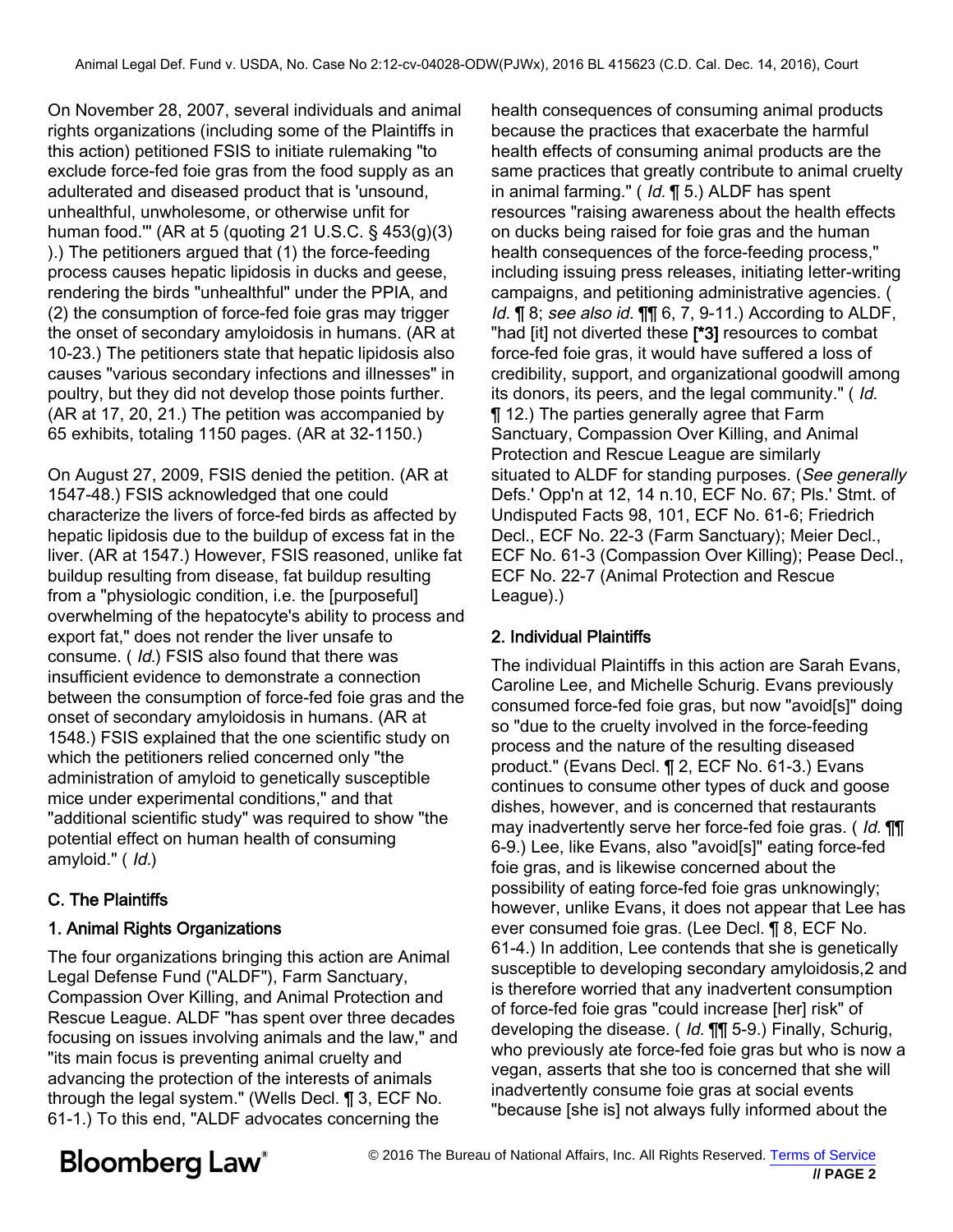ingredients of the dishes [she is] served." (Schurig Decl. ¶¶ 2, 6, ECF No. 61-5.)

#### D. Procedural History

In May 2012, Plaintiffs filed this action. (ECF No. 1.) In March 2013, the Court dismissed the action for lack of subject matter jurisdiction, reasoning that an agency's decision not to initiate rulemaking was not subject to judicial review under the APA. (ECF No. 45.) Plaintiffs appealed from the ensuing judgment. (ECF Nos. 46, 49.) In December 2015, the Ninth Circuit reversed, holding that the denial of a petition to initiate rulemaking is reviewable under the APA. Animal Legal Def. Fund v. U.S. Dep't of Agric., 632 F. App'x 905, Defendants argued on appeal that Plaintiffs lacked standing to bring this action, but the panel declined to consider those arguments in the first instance. Id . Judge Chhabria, however, issued a concurring opinion expressing skepticism that the animal rights organizations could establish standing based solely on their "*choice* to spend money to counteract challenged conduct germane to [their] mission." Id . (Chhabria, J., concurring) (emphasis in original). Following remand, both parties moved for summary judgment. (ECF Nos. 61, 67.) Those motions are now before the Court for decision.

### III. LEGAL STANDARD

A court "shall grant summary judgment if the movant shows that there is no genuine [\*4] dispute as to any material fact and the movant is entitled to judgment as a matter of law." Fed. R. Civ. P. 56(a) . Courts must view the facts and draw reasonable inferences in the light most favorable to the nonmoving party. Scott v. Harris, 550 U.S. 372 , 378 , 127 S. Ct. 1769 , 167 L. Ed. 2d 686 (2007). A disputed fact is "material" where the resolution of that fact might affect the outcome of the suit under the governing law, and the dispute is "genuine" where "the evidence is such that a reasonable jury could return a verdict for the nonmoving party." Anderson v. Liberty Lobby, Inc., 477 U.S. 242 , 248 , 106 S. Ct. 2505 , 91 L. Ed. 2d 202 (1968).

The district court "is not required to resolve any facts in a review of an administrative proceeding"; rather, "the function of the district court is to determine whether or not as a matter of law the evidence in the administrative record permitted the agency to make the decision it did." Occidental Eng'g Co. v. I.N.S., 753

F.2d 766 , 769 (9th Cir. 1985). As a result, summary judgment is an appropriate vehicle for deciding APA cases. Id .

## IV. DISCUSSION

As previously noted, the parties raise three issues: (1) whether Plaintiffs have Article III standing; (2) whether the interests of the animal rights organizations fall within the zone of interests that the PPIA protects; and (3) whether the denial of the petition was arbitrary, capricious, or contrary to law.

## A. Standing

Defendants argue that the organizational Plaintiffs assert only a generalized grievance—i.e., general concern for animal welfare—and thus have not suffered a cognizable injury. (Defs.' Opp'n at 12-15, ECF No. 67.) Defendants also argue that the individual Plaintiffs assert only speculative and hypothetical injuries, and thus similarly lack standing. ( Id. at 6-12.) The Court concludes that the organizations' injuries are sufficient to confer standing, but the individual Plaintiffs' injuries are not.

The "irreducible constitutional minimum" of standing is comprised of three elements: (1) injury in fact; (2) causation; and (3) redressability. Lujan v. Defs. of Wildlife, 504 U.S. 555 , 560-61 , 112 S. Ct. 2130 , 119 L. Ed. 2d 351 (1992). "To establish injury in fact, a plaintiff must show that he or she suffered 'an invasion of a legally protected interest' that is 'concrete and particularized' and 'actual or imminent, not conjectural or hypothetical." Spokeo, Inc. v. Robins, 136 S. Ct. 1540, 1548, 194 L. Ed. 2d 635 (2016) (quoting Lujan,<br>504 U.S. at 560). For an injury to be "particularized," it must have "affected the plaintiff in a 'personal and individualized way.'" Preminger v. Peake, 552 F.3d 757 , 763 (9th Cir. 2008) (citations omitted). Generalized grievances, which are harms of an "abstract and indefinite nature," do not provide a basis for standing. Novak v. United States, 795 F.3d 1012 , 1018 (9th Cir. 2015). As long as the injury is particularized, however, the injury can be "minimal." Preminger, 552 F.3d at 763

. "[A]n 'identifiable trifle is enough to fight out a question of principle; the trifle is the basis for standing and the principle provides the motivation.'" Council of Ins. Agents & Brokers v. Molasky-Arman, 522 F.3d 925 , 932 (9th Cir. 2008) (quoting United States v. Students Challenging Regulatory Agency (SCRAP),<br>412 U.S. 669, 689 n.14, 93 S. Ct. 2405, 37 L. Ed. 2d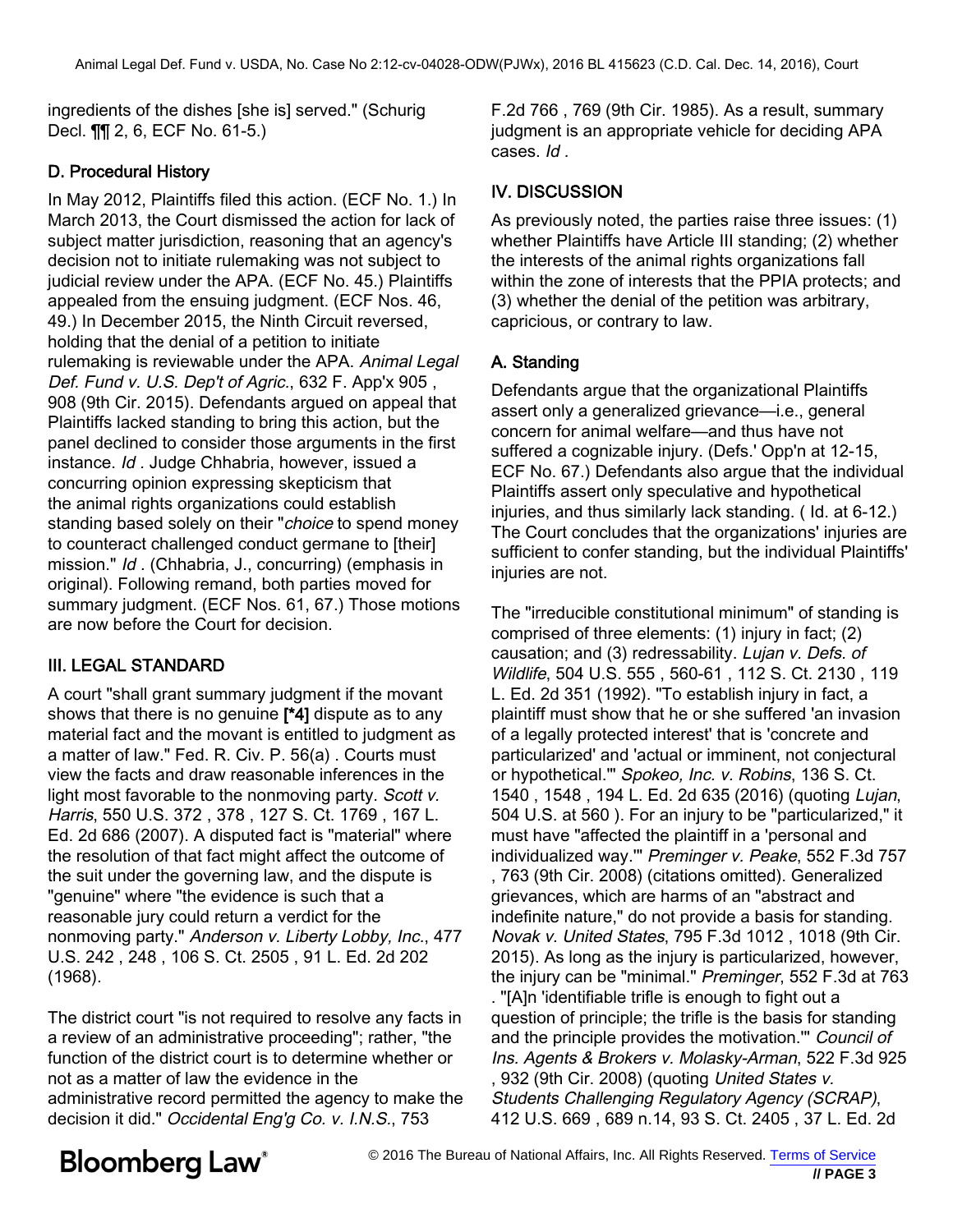254 (1973)). "The party invoking federal jurisdiction bears the burden of establishing these elements." Lujan, 504 U.S. at 560 .

#### 1. Animal Rights Organizations

An organization can assert standing under two theories:  $(1)$  in a representative capacity,  $[$ <sup>\*</sup>5] where there has been an injury to one or more of its members, Friends of the Earth, Inc. v. Laidlaw Envtl. Servs. (TOC), Inc., 528 U.S. 167 , 181 , 120 S. Ct. 693 , 145 L. Ed. 2d 610 (2000); or (2) on its own behalf, where there has been an injury to the organization itself, Comite de Jornaleros de Redondo Beach v. City of Redondo Beach, 657 F.3d 936 , 943 (9th Cir. 2011) (en banc). The organizational Plaintiffs here assert only the second type of standing.

An organization has standing on its own behalf if it can show (1) that the defendant's actions have frustrated its mission; and (2) that it has spent resources counteracting that frustration. Id .; Fair Hous. of Marin v. Combs, 285 F.3d 899 , 905 (9th Cir. 2002) (organization must show "a drain on its resources from both a diversion of its resources and frustration of its mission"); El Rescate Legal Servs., Inc. v. Exec. Office of Immigration Review, 959 F.2d 742 , 748 (9th Cir. 1991) ("The allegation that the [defendant's] policy frustrates [the organizations'] goals and requires the organizations to expend resources [that] they otherwise would spend in other ways is enough to establish standing."). However, "standing must be established independent of the lawsuit filed by the plaintiff." Comite de Jornaleros de Redondo Beach, 657 F.3d at 943 (citations and internal quotation marks omitted). Moreover, "[a]n organization 'cannot manufacture the injury by . . . simply choosing to spend money fixing a problem that otherwise would not affect the organization at all. It must instead show that it would have suffered some other injury if it had not diverted resources to counteracting the problem.'" Valle del Sol Inc. v. Whiting, 732 F.3d 1006 , 1018 (9th Cir. 2013) (quoting La Asociacion de Trabajadores de Lake Forest v. City of Lake Forest, 624 F.3d 1083 , 1088 (9th Cir. 2010)).

The Court concludes that ALDF meets both requirements. ALDF's mission is to prevent animal cruelty, which includes eradicating the practice of force-feeding poultry. (Wells Decl. ¶¶ 3, 8.) FSIS frustrated ALDF's mission by declining to initiate

rulemaking that would ban force-fed foie gras from the food supply in the United States, which in turn would have dramatically reduced the market for force-fed poultry. This forced ALDF to continue expending resources to counteract the practice, including writing press releases and initiating letterwriting campaigns to educate the public about the danger to both human and animal health of forcefeeding poultry, and filing other administrative petitions aimed at banning the practice. (See Wells Decl. ¶¶ 6-11.)

Defendants make two main counterarguments. First, Defendants contend that the denial of the petition did not "force" ALDF to expend resources taking on the force-fed foie gras industry; rather, ALDF simply chose to spend money to combat a problem that would otherwise not affect it in a personalized way. (Defs.' Opp'n at 13-15.) However, as both the Supreme Court and Ninth Circuit have made clear, the frustration of an organization's mission is the personalized injury that "forces" the organization to spend money to alleviate the frustration; an organization is only "choosing" to spend money if the defendant's conduct "does not affect the organization at all." See Valle del Sol, 732 F.3d at 1018; see also, e.g., Havens Realty [\*6] Corp. v. Coleman, 455 U.S. 363 , 378-79 , 102 S. Ct. 1114 , 71 L. Ed. 2d 214 (1982) (organization whose purpose was to ensure equal housing opportunity had standing to sue the owner of an apartment complex for racial steering, because the steering practices "frustrated [the organization's] efforts to [provide] counseling and referral services" to prospective tenants and required it to "devote significant resources to identify and counteract the defendant's racially discriminatory steering practices"); Valle del Sol, 732 F.3d at 1018 (organization offering transportation to undocumented immigrants had standing to challenge a law that criminalized such conduct, because the law would deter its volunteers and because it had diverted resources to educate its members about the law); Comite de Jornaleros de Redondo Beach, 657 F.3d at 943 (organization that supported day laborers had standing to challenge a law banning the congregation of day laborers in the street, because the law frustrated the organization's mission to make known laborers' availability to work and because it spent resources educating laborers about the law); Fair Hous. Council of San Fernando Valley v. Roommate.com, LLC, 666 F.3d 1216 , 1219 (9th Cir. 2012) (organization whose purpose was to combat illegal housing discrimination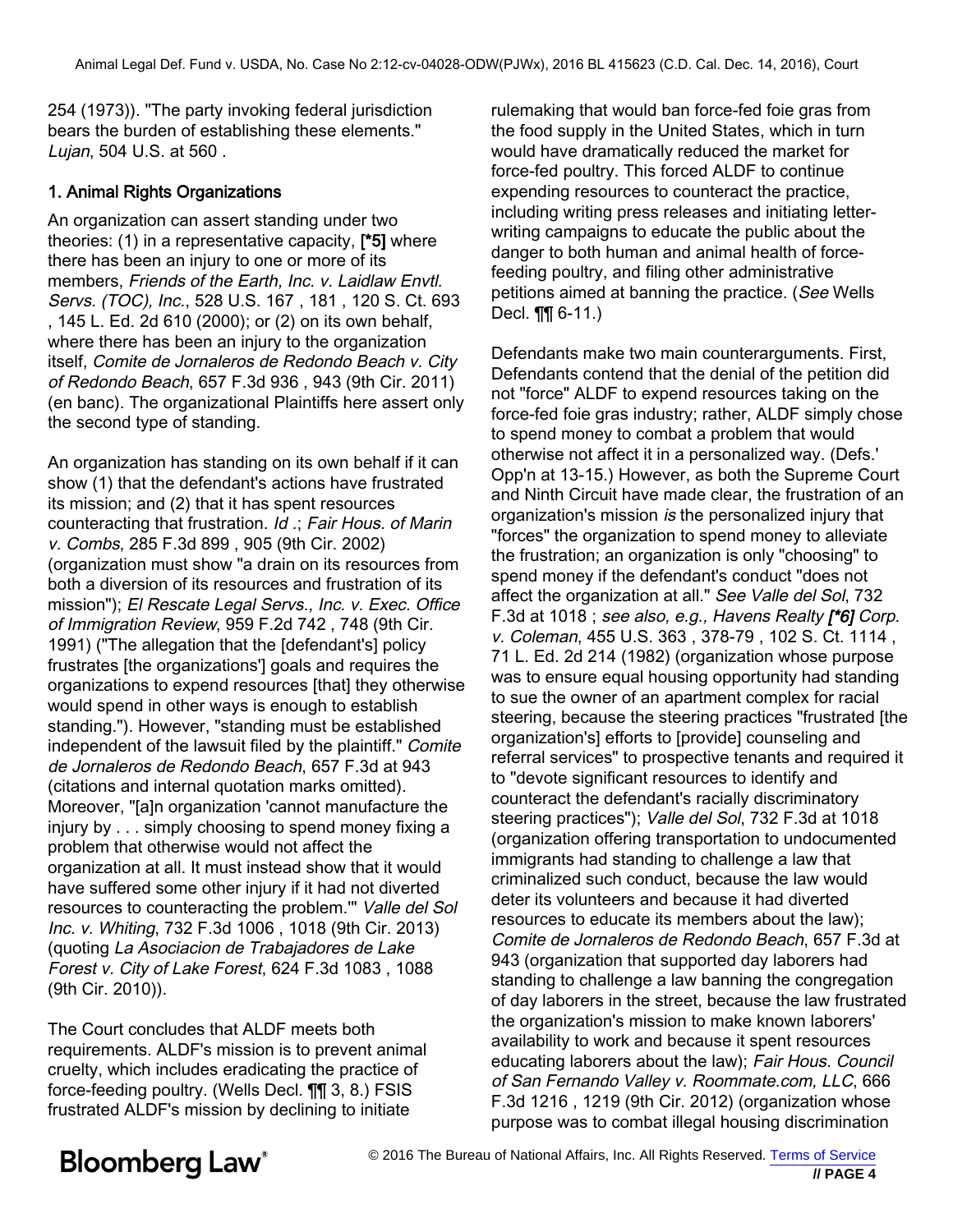had standing to sue for housing discrimination, because discrimination frustrated the organization's goal and thus forced it to spend resources on an education and outreach campaign to counteract the defendant's discriminatory conduct); Fair Hous. of Marin, 285 F.3d at 905 (same). While the "loss of credibility, support and organizational goodwill"3 that ALDF purportedly would suffer if it decided not to expend such resources may supply additional reasons why ALDF was "forced" to do so, the frustration of its mission is alone sufficient to show that it was not a choice.

Second, Defendants argue that the denial of the petition does not truly "frustrate" ALDF's mission, because the practice of force-feeding poultry is only one of the myriad animal welfare threats that ALDF seeks to eradicate. (Defs.' Reply at 5-6.) The Court disagrees. Fighting force-fed foie gras clearly constitutes a substantial part of ALDF's mission; indeed, ALDF has spent "over a decade . . . pursu[ing] petitions, campaigns, lawsuits, and outreach efforts to address force-fed foie gras." (Wells Decl. ¶ 6.) Thus, any substantial setback to ALDF's goal of eliminating force-fed foie gras—which, as discussed, FSIS's denial of the petition is—is fairly characterized as "frustrating" its mission, even if that is only one of several goals pursued by ALDF.

Finally, as both parties generally agree, Farm Sanctuary, Compassion Over Killing, and Animal Protection and Rescue League are similarly situated to ALDF in all material respects. (Friedrich Decl. ¶¶ 3-9, 11, 12 (Farm Sanctuary); Meier Decl. ¶¶ 3-8 (Compassion Over Killing); Pease Decl. ¶¶ 2-10 (Animal Protection and Rescue League).) For these reasons, the organizational Plaintiffs have standing to bring this action.

## 2. Individual Plaintiffs

The individual Plaintiffs, however, do not have standing. The Supreme Court has held that where, like here, a plaintiff relies only on threatened <sup>[\*7]</sup> future injury (as opposed to a past or present injury), the "'threatened injury must be certainly impending to constitute injury in fact."" Clapper v. Amnesty Int'l USA, 133 S. Ct. 1138, 1147, 185 L. Ed. 2d 264 (2013) (citations omitted). "'Allegations of possible future injury," on the other hand, are insufficient. Id. (citations omitted). Here, the individual Plaintiffs'

assertions of possible future injury are far too remote and speculative to confer standing. There is no evidence before the Court that consuming forcefed foie gras causes immediate injury to the consumer, and there is little, if any, evidence that it appreciably increases one's chance of developing disease over time. Even if the Court credited the conclusions in the Solomon Study (see infra Section IV.C.3.ii), that study found at most that repeated consumption of foie gras over time may increase the risk of triggering secondary amyloidosis in genetically susceptible persons. Neither Evans nor Schurig are genetically predisposed to developing secondary amyloidosis, and thus the Court is at a loss as to what injury could befall them from eating force-fed foie gras. And while Lee may have more reason to be concerned given her genetic susceptibility, there is still no concrete evidence that foie gras will "certainly" increase her risk of developing secondary amyloidosis. Clapper, 133 S. Ct. at 1147 . On top of this, each of them now actively avoids eating foie gras, thus greatly reducing (if not eliminating) the likelihood that any of them will ever consume the product again. Plaintiffs' concern that they may one day inadvertently consume foie gras—despite their attempts to avoid it—is plainly insufficient to convert their feared future injury from "remote and speculative" to "certainly impending." Id .

## B. Zone of Interest Test

Defendants contend that the PPIA is concerned solely with human welfare, and thus the organizational Plaintiffs' concern for animal welfare falls outside the zone of interests that the PPIA protects. (Defs.' Opp'n at 15-17.) Defendants also argue that the Court should discount any tangential concern those organizations may have for human welfare, which derives solely from their concern for animal welfare. (*Id.*) The Court is unpersuaded.

The Supreme Court has held that "a person suing under the APA must satisfy not only Article III's standing requirements, but an additional test: [t]he interest he asserts must be 'arguably within the zone of interests to be protected or regulated by the statute' that he says was violated." Match-E-Be-Nash-She-Wish Band of Pottawatomi Indians v. Patchak, 132 S. Ct. 2199 , 2210 , 183 L. Ed. 2d 211 (2012) (quoting Ass'n of Data Processing Serv. Orgs., Inc. v. Camp,<br>397 U.S. 150 , 153 , 90 S. Ct. 827 , 25 L. Ed. 2d 184 (1970)).4 "That question requires [the court] to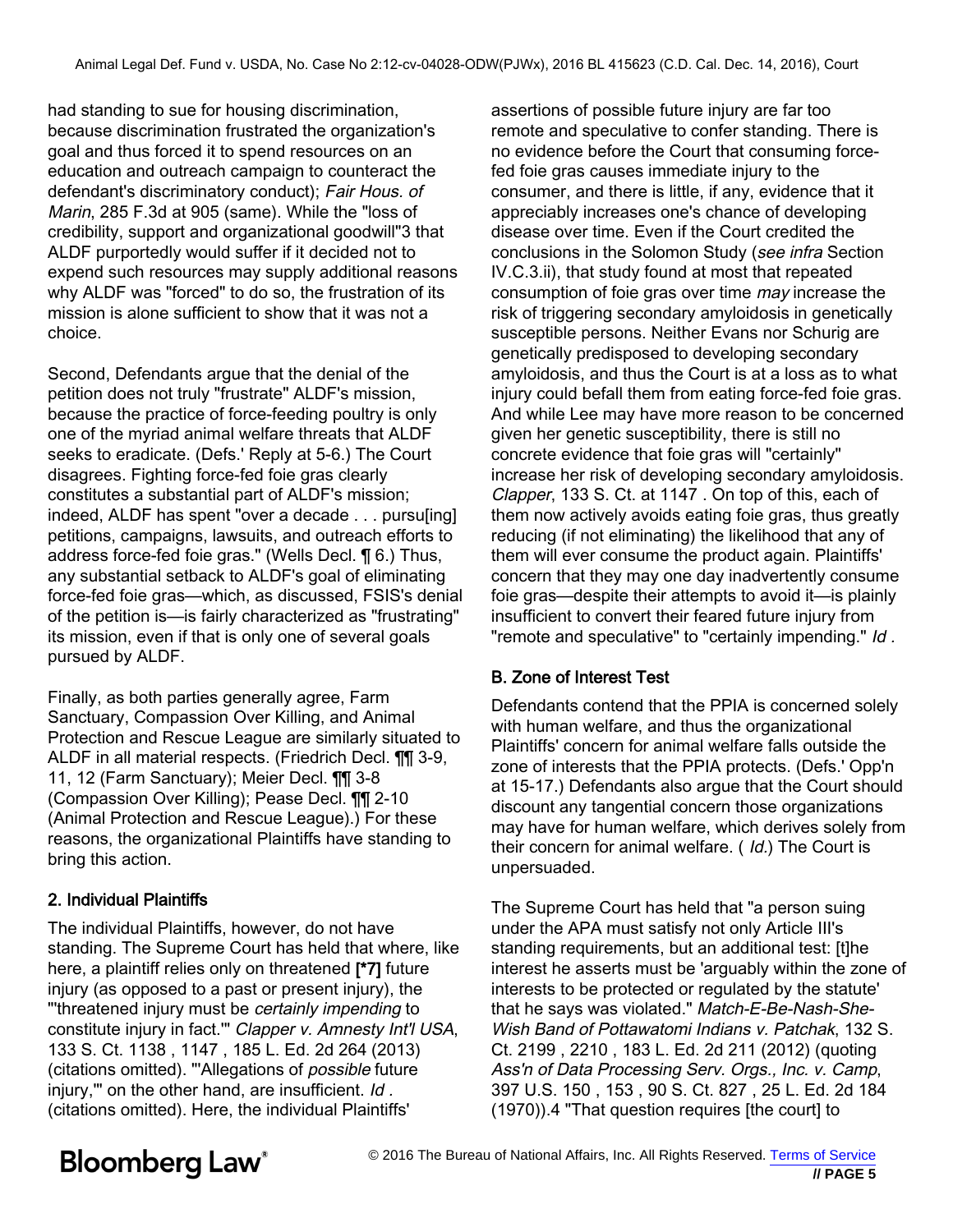determine the meaning of the congressionally enacted provision creating a cause of action. In doing so, [the court] appl[ies] traditional principles of statutory interpretation." Lexmark Int'l, Inc. v. Static Control Components, Inc., 134 S. Ct. 1377 , 1388 , 188 L. Ed. 2d 392 (2014).

As the word "arguably" indicates, the inquiry "'is not meant to be especially demanding.'" Id . (quoting Clarke v. Sec. Indus. Ass'n, 479 U.S. 388 , 399 , 107 S. Ct. 750 , 93 L. Ed. 2d 757 (1987)). "[T]here does not have to be an 'indication of congressional purpose to benefit [\*8] the would-be plaintiff."" Nat'l Credit Union Admin. v. First Nat. Bank & Trust Co., 522 U.S. 479 , 492 , 118 S. Ct. 927 , 140 L. Ed. 2d 1 (1998) (quoting Clarke, 479 U.S. at 399 ). Rather, "[t]he test forecloses suit only when a plaintiff's 'interests are so marginally related to or inconsistent with the purposes implicit in the statute that it cannot reasonably be assumed that Congress intended to permit the suit.'" Pottawatomi Indians, 132 S. Ct. at 2210 . The test is particularly lenient in APA cases, where there is a "presumption in favor of judicial review of agency action." Clarke, 479 U.S. at 399 ; Lexmark Int'l, 134 S. Ct. at 1389 ; Bennett v. Spear, 520 U.S. 154 , 163 , 117 S. Ct. 1154 , 137 L. Ed. 2d 281 (1997) ("[W]hat comes within the zone of interests of a statute for purposes of obtaining judicial review of administrative action under the 'generous review provisions' of the APA may not do so for other purposes."). As a result, "the benefit of any doubt goes to the plaintiff." Pottawatomi Indians, 132 S. Ct. at 2210 .

Defendants are correct that the PPIA is *primarily* concerned with the effect of "adulterated" and improperly labeled poultry products on human welfare and the poultry production industry. 21 U.S.C. § 451 ("Unwholesome, adulterated, or misbranded poultry products impair the effective regulation of poultry products in interstate or foreign commerce, are injurious to the public welfare, destroy markets for wholesome, not adulterated, and properly labeled and packaged poultry products, and result in sundry losses to poultry producers and processors of poultry and poultry products, as well as injury to consumers."); id.§ 452 (the PPIA aims "to prevent the movement or sale in interstate or foreign commerce of, or the burdening of such commerce by, poultry products which are adulterated or misbranded"). But even FSIS has recognized that animal welfare is a relevant concern under the PPIA, for an animal that is unfit for human

consumption is often itself unhealthy or has been treated inhumanely. SeeTreatment of Live Poultry Before Slaughter, 70 Fed. Reg. 56 , 624 -01, 56,624 (Sept. 28, 2005) ("The Food Safety and Inspection Service (FSIS) is reminding all poultry slaughter establishments that, under the Poultry Products Inspection Act (PPIA) and Agency regulations, live poultry must be handled in a manner that is consistent with good commercial practices, which means they should be treated humanely. . . . [U]nder the PPIA, poultry products are more likely to be adulterated if, among other circumstances, they are produced from birds that have not been treated humanely . . . ."); AR at 1547 (FSIS noting that diseased bird livers may be unfit for human consumption). Thus, the animal rights organizations' concern for animal welfare "arguably" falls within the zone interests that the PPIA protects, Ass'n of Data Processing, 397 U.S. at 153, at least to the extent that the animal welfare issue impacts human health. Moreover, for the same reason, the Court cannot wholly discount the organizations' concern for human welfare just because it is driven by concern for animal welfare—and there is no question that human welfare falls squarely within the PPIA's zone of interest. The organizations therefore satisfy the zone of interest test.

## C. Merits

### 1. Standard of Review

When a petitioner seeks judicial review of final <sup>[\*9]</sup> agency action, "[t]he reviewing court shall hold unlawful and set aside agency action, findings, and conclusions found to be arbitrary, capricious, an abuse of discretion, or otherwise not in accordance with law." 5 U.S.C. § 706(2)(A) . "To determine whether an agency violated the arbitrary and capricious standard, this court must determine whether the agency articulated a rational connection between the facts found and the choice made." Arizona Cattle Growers' Ass'n v. U.S. Fish & Wildlife, Bureau of Land Mgmt., 273 F.3d 1229, The agency may not "relly on factors which Congress has not intended it to consider, entirely fail[] to consider an important aspect of the problem, [or] offer[] an explanation for its decision that runs counter to the evidence before the agency[] or is so implausible that it could not be ascribed to a difference in view or the product of agency expertise." Motor Vehicle Mfrs. Ass'n of U.S., Inc. v. State Farm Mut. Auto. Ins. Co., 463 U.S. 29 , 43 , 103 S. Ct. 2856 , 77 L. Ed. 2d 443 (1983). Thus, the Court cannot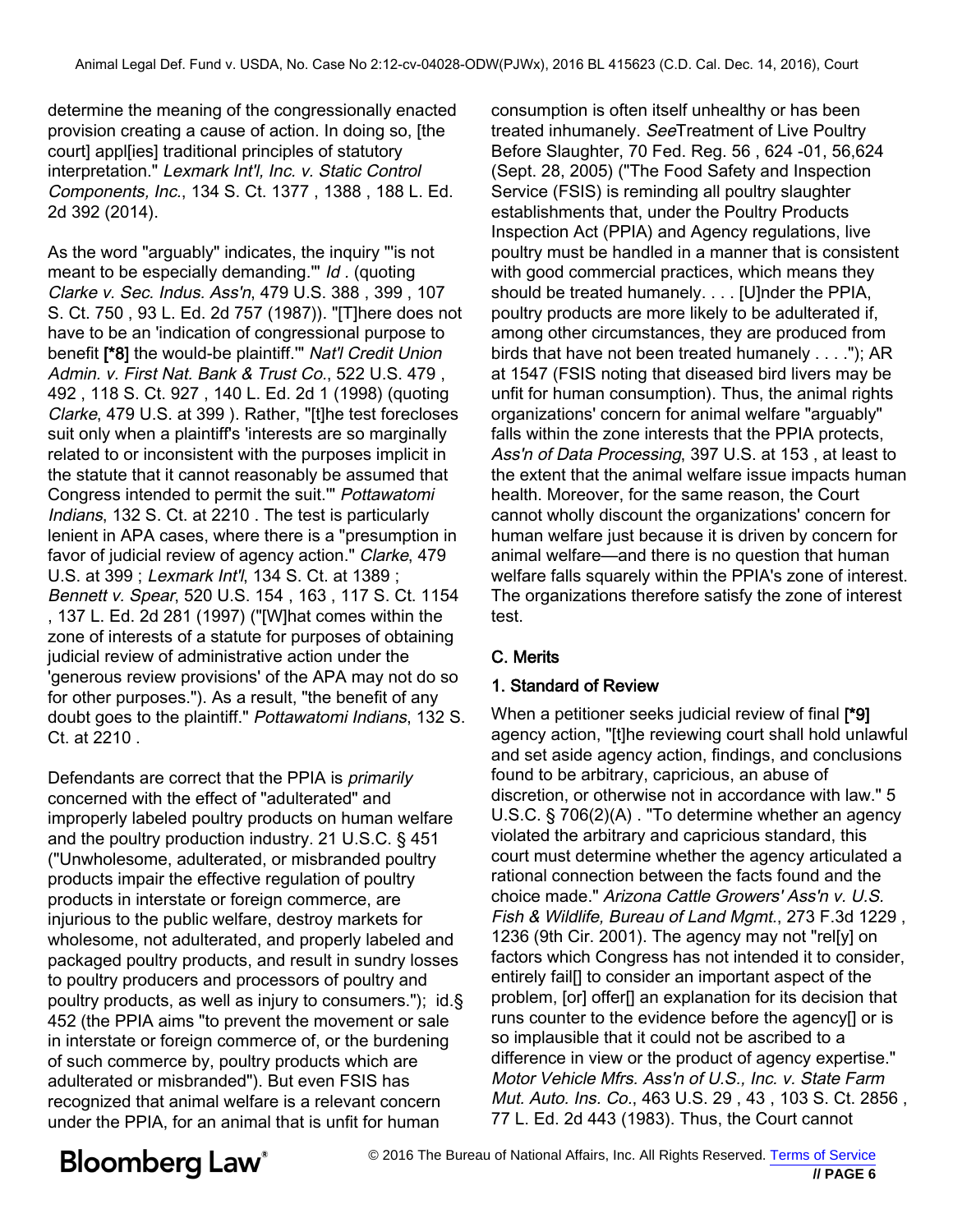"consider reasons for agency action which were not before the agency." Id.

That said, judicial review of an agency's denial of a rulemaking petition is "'extremely limited' and 'highly deferential." Massachusetts v. E.P.A., 549 U.S. 497, 527-28 , 127 S. Ct. 1438 , 167 L. Ed. 2d 248 (2007) (quoting Nat'l Customs Brokers & Forwarders Ass'n of Am., Inc. v. United States, 883 F.2d 93 , 96 , 280 U.S. App. D.C. 21 (D.C. Cir. 1989)); Cellnet Commc'n, Inc. v. F.C.C., 965 F.2d 1106 , 1111 , 296 U.S. App. D.C. 144 (D.C. Cir. 1992) ("[A]n agency's refusal to initiate a rulemaking is evaluated with a deference so broad as to make the process akin to non-reviewability."). There are two reasons for this, both of which apply here. First, the decision whether to initiate rulemaking is inextricably intertwined with decisions on agency priorities, Am. Horse Prot. Ass'n, Inc. v. Lyng, 812 F.2d 1 , 4 , 258 U.S. App. D.C. 397 (D.C. Cir. 1987), and an agency always "has broad discretion to choose how best to marshal its limited resources and personnel to carry out its delegated responsibilities." Massachusetts, 549 U.S. at 527 (citing Chevron, U.S.A., Inc. v. Nat. Res. Def. Council, Inc., 467 U.S. 837 , 842-45 , 104 S. Ct. 2778 , 81 L. Ed. 2d 694 (1984)). Second, the decision typically involves "a high level of agency expertise," Am. Horse Prot. Ass'n, 812 F.2d at 4 , and a reviewing court must give substantial deference to "scientific judgments and technical analyses [that are] within the agency's expertise." Lands Council v. McNair, 629 F.3d 1070 , 1074 (9th Cir. 2010); see also The Lands Council v. McNair, 537 F.3d 981 , 988 (9th Cir. 2008) (en banc) (it is "not the proper role" of the court to "act as a panel of scientists that instructs the [agency] how to validate its hypotheses" or "choose[] among scientific studies," or to "order[] the agency to explain every possible scientific uncertainty"). "[A]n agency must have discretion to rely on the reasonable opinions of its own qualified experts even if, as an original matter, a court might find contrary views more persuasive." Marsh v. Oregon Nat. Res. Council, 490 U.S. 360 , 378 , 109 S. Ct. 1851 , 104 L. Ed. 2d 377 (1989).

## 2. The PPIA

The PPIA "provide[s] for the inspection of . . . and otherwise regulate[s] the processing and distribution" of poultry and poultry products to prevent "adulterated or misbranded" poultry from entering the food supply. See 21 U.S.C. § 452. The PPIA prohibits the sale of

"dead, dying, disabled, or diseased poultry," id.§ 460(d) , and requires any "poultry products found to be adulterated [to] be condemned," id.§ 455(c) . There are several grounds on which a poultry product [\*10] is considered "adulterated," including "if it consists in whole or in part of any filthy, putrid, or decomposed substance or is for any other reason unsound, unhealthful, unwholesome, or otherwise unfit for human food." Id.§ 453(g)(3) . Condemnation of poultry products must be "supported by scientific fact, information, or criteria." Id.§ 452 . The Secretary of Agriculture has the authority to promulgate rules and regulations "as are necessary to carry out the provisions of [the PPIA]," id.§ 463(b) , which the Secretary has in turn delegated to FSIS, 9 C.F.R. §  $300.2(a)$ ,  $(b)(2)$ .

#### 3. Analysis

Plaintiffs challenge FSIS's decision on three grounds: (1) its explanation for why hepatic lipidosis does not render the liver unfit for human consumption is "nonsensical and irrational"; (2) its conclusion that there was insufficient evidence of a connection between consumption of force-fed foie gras and the onset of secondary amyloidosis in humans "ran counter to the evidence before it"; and (3) FSIS entirely failed to consider other bases purportedly included in the petition that support a finding that foie gras is unfit for human consumption.5

### i. Hepatic Lipidosis

Plaintiffs argue that FSIS gives a "nonsensical and irrational" explanation for why fatty livers caused by disease are unfit for human consumption, but livers fattened through force-feeding are not. (Pls.' Mot. at 19-21, 23-25, ECF No. 61.) First, they contend that the logic behind FSIS's reasoning is scientifically unsound. ( Id.) Second, they contend that neither the PPIA nor the relevant regulations distinguish between the causes of particular physiologic states (such as hepatic lipidosis). ( Id.) The Court disagrees.

As noted above, the Court must defer to an agency's scientific judgments. FSIS reasoned that although force-fed livers contain excess fat and thus could be characterized as affected by hepatic lipidosis, it is not a diseased or otherwise dangerous product because liver fattening is the normal and expected physiologic response to force-feeding.6 (AR at 1547; Thaler Decl. ¶¶ 26, 38-40, ECF No. 26-1.) FSIS contrasted this with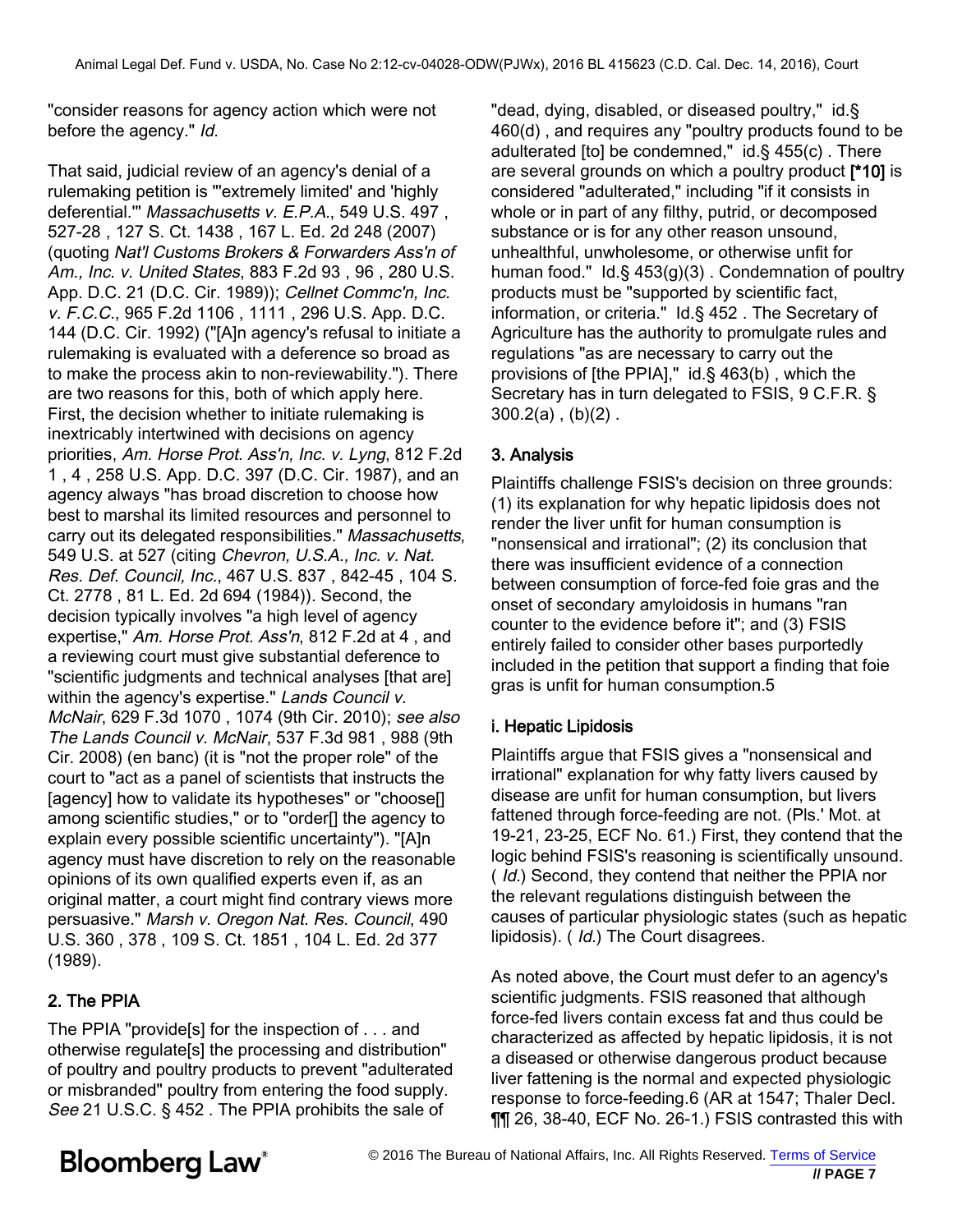hepatic lipidosis resulting from a disease process, which often causes—in addition to fat build up—inflammation, hemorrhaging, and a buildup of fibrin in the liver tissue, and which FSIS concedes would be a basis for condemning the bird. (AR at 1547; Thaler Decl. ¶¶ 25, 26.) This explanation appears eminently reasonable, not "nonsensical and irrational," and is supported by both the administrative record and the agency's own scientists. (See alsoAR at 1154-59, 1540-41.) While Plaintiffs strenuously argue that this is not a scientifically valid distinction, the Court is required to credit the agency's scientific conclusions over Plaintiffs' where, like here, the agency's reasoning is not totally implausible.

Plaintiffs' argument that the distinction is without basis in the statutory and regulatory scheme fares no better, because this is a classic case in which the Court should give *Chevron* and Auer deference to the agency's interpretation of the relevant statutes and regulations, respectively. The PPIA explicitly [\*11] requires that the condemnation of poultry be based on "scientific fact, information, or criteria," and that such condemnation be achieved "through uniform inspection standards and uniform applications thereof." 21 U.S.C. § 452 . Despite this, the PPIA and its implementing regulations are filled with broad and ambiguous phrases describing the bases for condemning poultry or removing it from commerce. Indeed, § 453(g)(3) alone contains seven such words: "filthy," "putrid," "decomposed," "unsound," "unhealthful," "unwholesome," and "unfit." The implementing regulations contain only slightly less broadly worded phrases, such as "abnormal physiologic state," 9 C.F.R. § 381.83 , "affected by an inflammatory process," and "general systemic disturbance," id.§ 381.86 . The courts are obviously ill-equipped to make the scientific judgments necessary to determine which physiologic conditions render a bird "unsound" or "unwholesome" and thus in need of condemnation—to say nothing of the inability of hundreds of district courts and twelve circuit courts to achieve a uniform standard for such determinations. As a result, it is a virtual certainty that Congress intended FSIS to supply the "scientific fact, information, [and] criteria" that gives meaning and substance these otherwise hopelessly ambiguous statutory phrases, and to achieve the "uniform application[]" of these standards. 21 U.S.C. § 452 .

Here, there is nothing in the PPIA or the implementing regulations that renders FSIS's distinction between causes of hepatic lipidosis unreasonable. Plaintiffs point, for example, to the requirement that FSIS condemn any poultry carcass that "show[s] evidence of an abnormal physiologic state," 9 C.F.R. § 381.83 , and argue that the phrase "abnormal physiologic state" precludes any consideration of what causes that state. (Pls.' Mot. at 19-21.) However, this is far from the only reasonable interpretation of this phrase; indeed, the cause of the physiologic state may be exactly what makes it "abnormal." (See Thaler Decl. ¶ 39 ("[A]bnormal physiology is the term used to describe situations where one or more steps in th[e] complex web of interacting body functions is not working as expected."); ¶ 40 ("Fat storage is a liver function that is normal physiology.").) Similarly, the Court sees nothing inherent in the word "diseased," 21 U.S.C. § 460(d) , that requires FSIS to totally disregard the cause of a physiologic state as a basis for condemnation (or, in this case, non-condemnation).

Finally, Plaintiffs point to a regulation enacted under the Federal Meat Inspection Act that requires FSIS to condemn "all carcasses showing signs of . . . fatty and degenerated liver," 9 C.F.R. § 311.16 (emphasis added), and argue that this discredits FSIS's attempt to distinguish here between the causes of fatty livers as a basis for condemnation. See Kenney v. Glickman, 96 F.3d 1118 , 1124 (8th Cir. 1996) ("The legislative history of the two Acts and subsequent amendments indicate a congressional intent to construe the PPIA and the FMIA consistently."). This is unpersuasive. Section 311.16 requires that the liver be both "fatty and degenerated" before being condemned; the regulation does not, as Plaintiffs suggest, categorically mandate [\*12] the destruction of all carcasses with excess fat in the liver. Plaintiffs also give no reason why the cause of the fatty liver should not inform whether the liver is "degenerated."7 Thus, Plaintiffs' argument fails.

For these reasons, the Court concludes that FSIS acted within its discretion in rejecting the petitioners' arguments concerning hepatic lipidosis.

#### ii. Secondary Amyloidosis

Plaintiffs again attack the scientific reasoning, and the underlying statutory and regulatory constructions, behind FSIS's conclusion that the study petitioners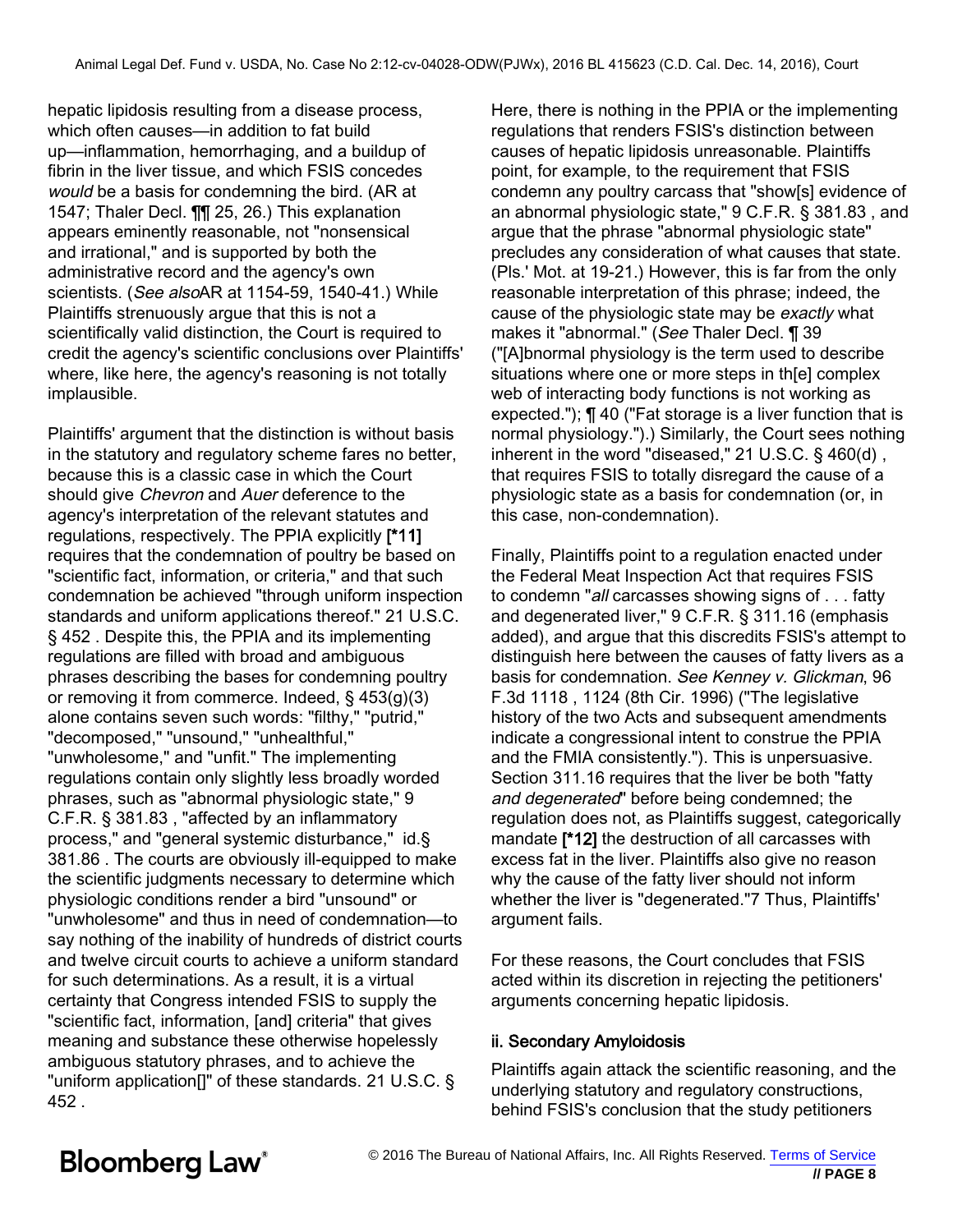presented to FSIS ("Solomon Study") did not show a connection between human consumption of foie gras and the onset of secondary amyloidosis. (Pls.' Mot. at 23-25; Pls.' Opp'n at 22-25.) And, once again, the Court concludes that FSIS's conclusions and interpretations are rational.

FSIS provided a reasonable scientific explanation for its position. FSIS found that the Solomon Study did not evidence any connection between human consumption of foie gras and the onset of secondary amyloidosis because: (1) the experiments in the study were performed on mice, not humans, and humans are less susceptible than mice to developing secondary amyloidosis; (2) the mice were genetically engineered to have a pre-existing inflammatory process, making them even more susceptible to developing secondary amyloidosis; (3) the mice that developed secondary amyloidosis were injected or fed with "purified and concentrated amyloid fibrils extracted from foie gras," and that the removal of the fat from foie gras "could have altered how a normal stomach . . . would have handled the ingestion"; (4) the authors of the study themselves never concluded that the study evidences a definite connection in healthy humans between eating foie gras and developing secondary amyloidosis, only that "it would seem prudent" for those genetically susceptible to developing secondary amyloidosis to "avoid" eating foie gras; and (5) the study's theory that persons with diabetes and Alzheimers may also be at an increased risk of developing secondary amyloidosis after consuming foie gras was speculative and not even tested in the study. (AR at 1548; Hafner Decl. **[1]** 2-16.)8 Plaintiffs make conclusory assertions that these reasons are irrational, but give no concrete reason why they are outside the realm of scientific possibility. Instead, Plaintiffs simply highlight the study's findings about the link between foie gras and secondary amyloidosis in mice, and then state that this should be enough for FSIS to conclude that foie gras is also "unhealthful" for humans to consume. This is insufficient under the deferential standard of review for denials of rulemaking petitions. Marsh, 490 U.S. at 378 .

Plaintiffs also argue that it is irrational for FSIS "to (a) conclude that further study is necessary to ascertain human health risks of foie gras, yet (b) permit that product to enter the human food supply." (Pls.' Opp'n at 24; see also id. at 21 ("The PPIA nowhere mentions a

'wait-and-see' approach to a diseased and adulterated poultry product that may be unsafe for [\*13] human health.").) At bottom, this is a question of statutory construction: does the PPIA require FSIS to remove from the food supply any poultry product where it has not affirmatively ruled out any possible threat to human health, or does the agency have the discretion evaluate the likelihood and seriousness of the threat before banning the product?

The Court finds Plaintiffs' absolutist approach untenable. As previously noted, the statutory scheme taken as a whole clearly points to affording FSIS discretion in carrying out the PPIA's objectives, which must include reasonable discretion as to the quantum of evidence needed before taking agency action as drastic as banning a food product entirely from the market.9 In other words, FSIS must have the discretion to determine what type and amount of scientific evidence crosses the threshold from scientific possibility to "scientific fact." 21 U.S.C. § 452 (emphasis added). Indeed, if Plaintiffs' interpretation of the PPIA were the rule, it would force FSIS to initiate rulemakings to ban and unban a poultry product every time any study came out that even touched on the health implications of the product. Not only would this destabilize the entire poultry market, it would wreak havoc on FSIS's resources. That cannot possibly be what Congress envisioned.

#### iii. Other Bases

Finally, Plaintiffs list a number of other conditions that the force-feeding process apparently produces,10 and contend that FSIS wholly failed to address why those conditions did not warrant initiating the requested rulemaking. Defendants respond that these other conditions are merely animal welfare issues that FSIS "properly ignored." However, Defendants also provide two expert declarations explaining why those conditions do not warrant a different outcome. The Court concludes that FSIS's failure to address these specific issues does not warrant remanding the matter to the agency, but for a different reason: the petitioners did not adequately preserve the issue for judicial review.

"It is a hard and fast rule of administrative law, rooted in simple fairness, that issues not raised before an agency are waived and will not be considered by a court on review." Nuclear Energy Inst., Inc. v. Envtl.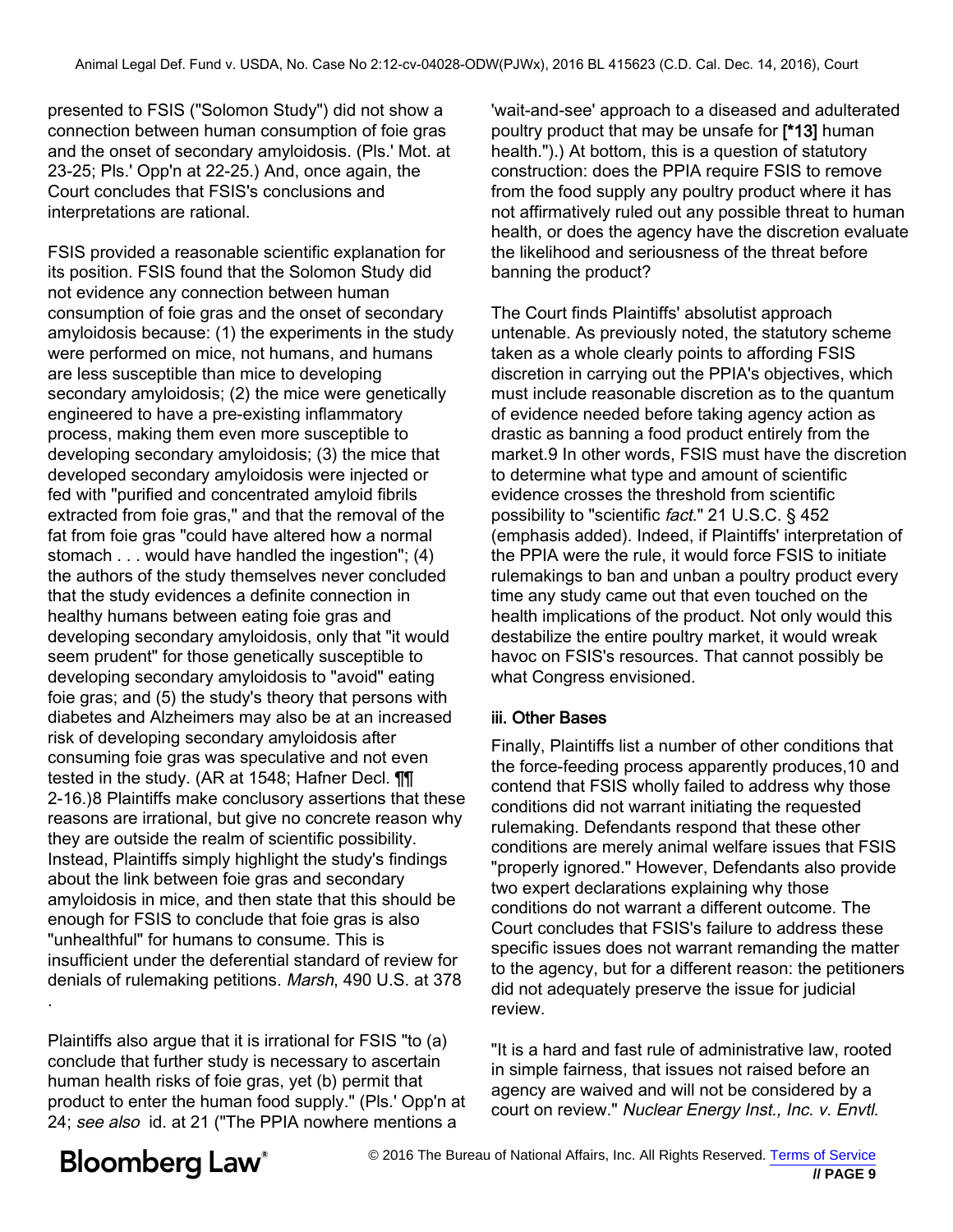Prot. Agency, 373 F.3d 1251 , 1297 , 362 U.S. App. D.C. 204 (D.C. Cir. 2004); see also Marathon Oil Co. v. United States, 807 F.2d 759 , 767-68 (9th Cir. 1986); Nat'l Parks & Conservation Ass'n v. Bureau of Land Mgmt., 606 F.3d 1058 , 1065 (9th Cir. 2010); cf. Appalachian Power Co. v. E.P.A., 251 F.3d 1026,<br>1036 , 346 U.S. App. D.C. 211 (D.C. Cir. 2001) ("'[A] party must initially present its comments to the agency during the rulemaking in order for the court to consider the issue.'" (quoting Tex Tin Corp. v. EPA, 935 F.2d 1321 , 1323 , 290 U.S. App. D.C. 202 (D.C. Cir. 1991))). "An agency cannot be faulted for failing to address such issues that were not raised by petitioners." Appalachian Power Co., 251 F.3d at 1036 ; Advocates for Highway & Auto Safety v. Fed. Motor Carrier Safety Admin., 429 F.3d 1136 , 1150 , 368 U.S. App. D.C. 335 (D.C. Cir. 2005) ("[T]he role of the court is to determine whether the agency's decision is arbitrary and capricious for want of reasoned decisionmaking. Therefore, it is unsurprising that parties rarely are allowed to seek 'review' of a substantive claim that has never even been presented to the agency [\*14] for its consideration." (citations omitted)). Moreover, "[g]eneralized objections to agency action . . . will not do. [Instead, a]n objection must be made with sufficient specificity reasonably to alert the agency." Appalachian Power Co., 251 F.3d at 1036 .

Here, Plaintiffs did not adequately raise in their administrative petition the other issues that they now contend could form a basis for initiating the rulemaking. The 25-page petition focused on two points: that "force-feeding induces liver disease [i.e., hepatic lipidosis] in ducks and geese" (AR at 14); and that consumption of foie gras could lead to secondary amyloidosis in humans (AR at 22-24). The petitioners made passing references to other ailments that the force-feeding process could cause (most of which were simply secondary to hepatic lipidosis), and did not mention *any* of the myriad regulations which Plaintiffs now cite. (AR at 17, 20, 21.) This cannot be fairly construed to "alert the agency" that each secondary ailment was a substantive and independent basis for the petition. Appalachian Power Co., 251 F.3d at 1036 . For example, Plaintiffs now make much of the fact that the force-feeding process can cause toxemia or septicemia, yet the petitioners did not mention either condition in the petition or cite the relevant regulation ( 9 C.F.R. § 381.83 ). While this and the other issues may have been lurking somewhere in the 1,150 pages

of exhibits that petitioners submitted to FSIS, the Court can hardly fault FSIS for not scouring the exhibits and addressing possible issues that Plaintiffs would later deem important enough to ferret out on judicial review. See Advocates for Highway & Auto Safety, 429 F.3d at 1150 ("[A] rulemaking cannot be found wanting simply because an agency fails to address every alternative 'thought conceivable by the mind of man.'" (citation omitted)); McNair, 537 F.3d at 988 (the agency need not "explain every possible scientific uncertainty").

#### V. CONCLUSION

For the reasons discussed above, the Court GRANTS Defendants' Motion for Summary Judgment (ECF No. 67), and DENIES Plaintiffs' Motion for Summary Judgment (ECF No. 61).

#### IT IS SO ORDERED.

December 14, 2016

/s/ Otis D. Wright, II

## OTIS D. WRIGHT, II

## UNITED STATES DISTRICT JUDGE

### JUDGMENT

On May 9, 2012, Plaintiffs Animal Legal Defense Fund, Sarah Evans, Michelle Schurig, Caroline Lee, Farm Sanctuary, Compassion Over Killing, and Animal Protection and Rescue League filed a Complaint against Defendants United States Department of Agriculture, Tom Vilsack, Food Safety and Inspection Services, and Alfred V. Almanza (collectively "Defendants"), in which Plaintiffs assert one claim seeking judicial review of agency action under 5 U.S.C. § 706(2)(a) . (ECF No. 1.) On December 14, 2016, the Court granted Defendants' Motion for Summary Judgment. (ECF No. 80.)

#### It is therefore ORDERED, ADJUDGED, and DECREED as follows:

1. Plaintiffs Animal Legal Defense Fund, Farm Sanctuary, Compassion Over Killing, and Animal Protection and Rescue League shall recover nothing from Defendants, and their claims against Defendants are dismissed on the merits and with prejudice;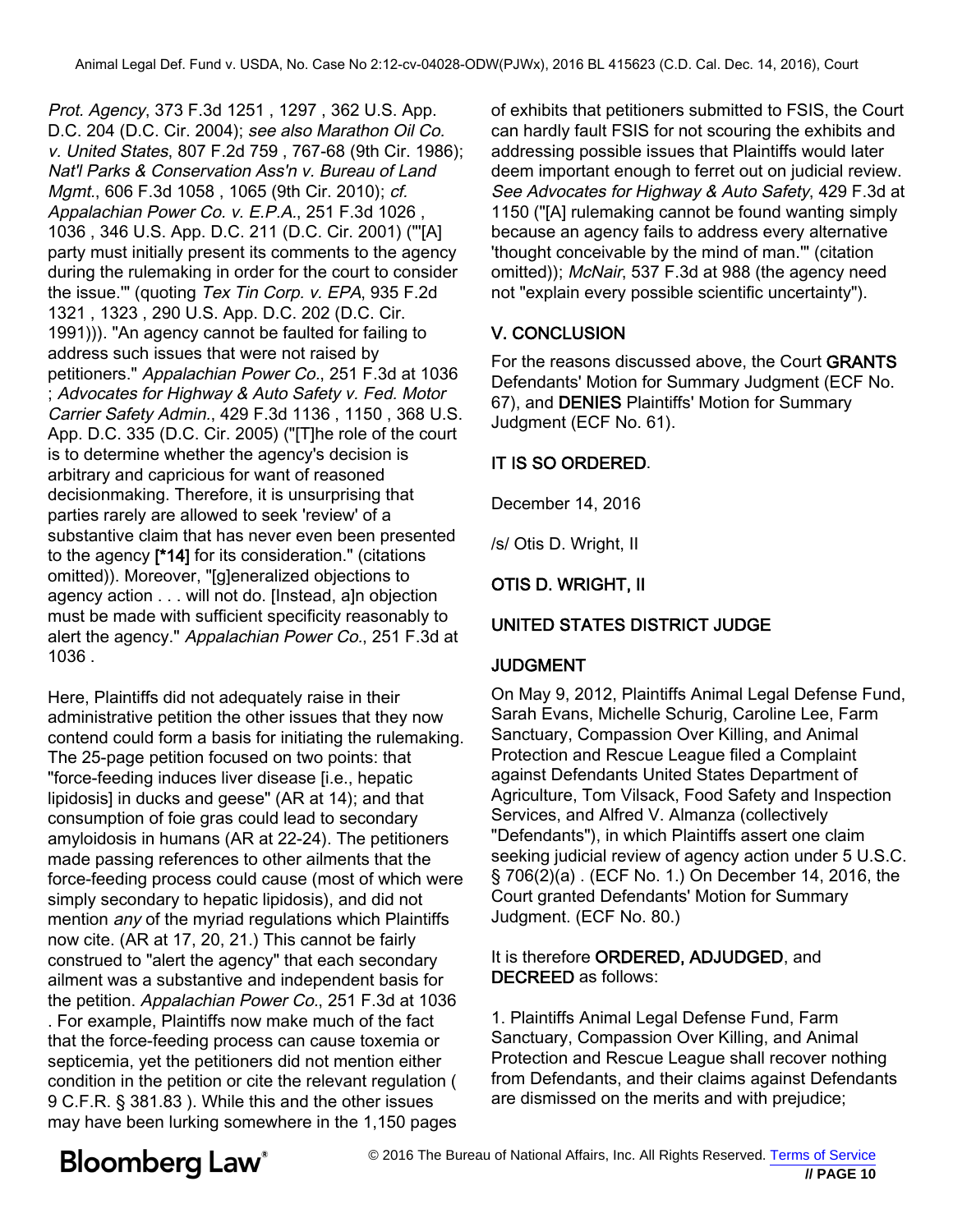2. The claims of Plaintiffs Sarah Evans, Michelle Schurig, and Caroline Lee against Defendants [\*15] are dismissed without prejudice for lack of jurisdiction;

3. Defendants shall recover their costs from Plaintiffs as evidenced by a Bill of Costs.

## IT IS SO ORDERED.

December 14, 2016

/s/ Otis D. Wright, II

### OTIS D. WRIGHT, II

### UNITED STATES DISTRICT JUDGE

#### fn1

That is, foie gras derived from the livers of force-fed poultry.

#### fn2

Lee's son was diagnosed with secondary amyloidosis. (Lee Decl. ¶ 5.)

#### fn3

Loss of donor support is unquestionably an Article III injury. See ACLU of Idaho, Inc. v. City of Boise, 998 F. Supp. 2d 908 , 914 (D. Idaho 2014). Moreover, despite Defendants' argument to the contrary, it appears that reputational loss can also constitute an Article III injury. See Meese v. Keene, 481 U.S. 465 , 475 , 107 S. Ct. 1862 , 95 L. Ed. 2d 415 (1987) ("[T]he need to take such affirmative steps to avoid the risk of harm to his reputation constitutes a cognizable injury in the course of his communication with the public."); Lexmark Int'l, Inc. v. Static Control Components, Inc., 134 S. Ct. 1377 , 1386 , 188 L. Ed. 2d 392 (2014) ("Lexmark does not deny that Static Control's allegations of lost sales and damage to its business reputation give it standing under Article III to press its false-advertising claim, and we are satisfied that they do."); Walker v. City of Lakewood, 272 F.3d 1114 , 1124 n.3 (9th Cir. 2001); Foretich v. United States, 351 F.3d 1198 , 1211-12 , 359 U.S. App. D.C. 54 (D.C. Cir. 2003); but see Jackson v. Cal. Dep't of Mental Health, 399 F.3d

1069 , 1075 (9th Cir. 2005). And even if it is not certain that these harms would actually and immediately befall ALDF, the Court need not necessarily discount them entirely. See Hall v. Norton, 266 F.3d 969 , 976 (9th Cir. 2001) (where a plaintiff is asserting "procedural rights, our inquiry into the imminence of the threatened harm is less demanding").

#### fn4

Defendants erroneously label this test as a "prudential standing" inquiry. Lexmark Int'l, 134 S. Ct. at 1387 ("'[P]rudential standing' is a misnomer as applied to the zone-of-interests analysis, which asks whether 'this particular class of persons has a right to sue under this substantive statute.'" (quoting Ass'n of Battery Recyclers, Inc. v. EPA, 716 F.3d 667 , 675-76 , 405 U.S. App. D.C. 100 (2013) (Silberman, J., concurring))).

#### $fn5$

Plaintiffs object to portions of two declarations that Defendants submit in support of their motion for summary judgment, on the basis that judicial review under the APA is generally limited to the administrative record. Sw. Ctr. for Biological Diversity v. U.S. Forest Serv., 100 F.3d 1443 , 1450 (9th Cir. 1996). Defendants contend that the declarations simply explain technical terms and complex subject matter, and thus are admissible. Id .; cf. Pub. Citizen v. Nuclear Regulatory Comm'n, 573 F.3d 916 , 928 (9th Cir. 2009) (an agency "'may act not only on the basis of the comments received in response to its notice of rule making, but also upon the basis of information available in its own files, and upon the knowledge and expertise of the agency"' (quoting Siegel v. Atomic Energy Comm'n, 400 F.2d 778, 786, 130 U.S. App. D.C. 307 (D.C. Cir. 1968))). As to Thaler's declaration, the Court holds that the testimony relating to septicemia and toxemia does not merely explain the scientific background behind the reasons in the denial, but attempts to provide entirely new grounds for denying the petition. Thus, the Court sustains the objection to this testimony. However, the Court overrules Plaintiffs' remaining objections to the Thaler declaration. As to Hafner's declaration, the Court holds that it simply explains the science behind FSIS's analysis of the Solomon Study, and shows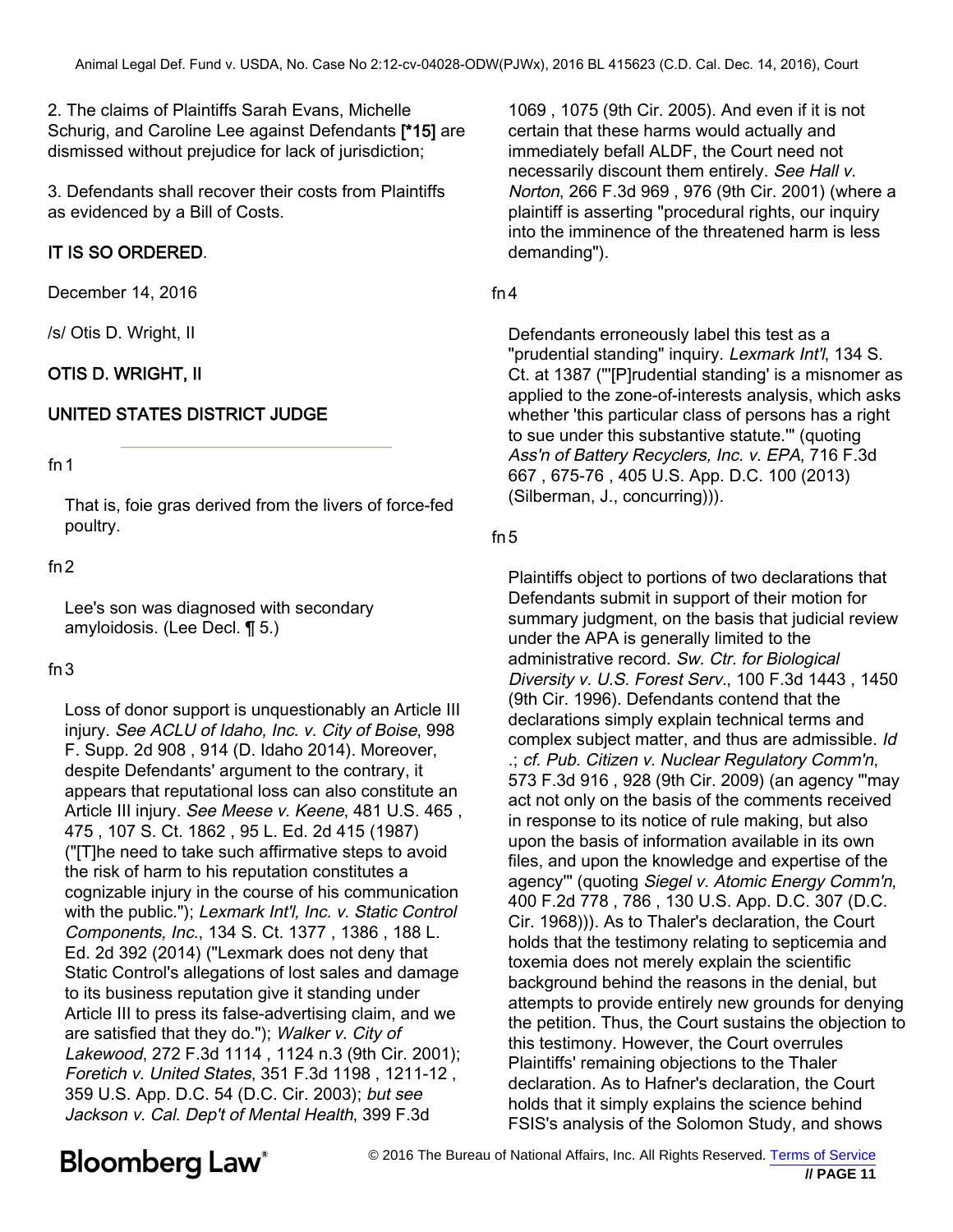that the agency adequately considered the scientific issues presented by the study. The Court thus overrules Plaintiffs' objections to his declaration.

#### fn6

The bird is typically slaughtered before the fat deposits overwhelm the liver's ability to function. (Thaler Decl. ¶ 40.)

#### fn7

And if a fatty liver was *per se* a degenerated state, there would be no need to separately require that the liver be both "fatty" and "degenerated." Cf. Asadi v. G.E. Energy (USA), L.L.C., 720 F.3d 620 , 622 (5th Cir. 2013) ("In construing a statute, a court should give effect, if possible, to every word and every provision Congress used.")

#### fn8

"[A] district court [may] consider extra-record evidence to develop a background against which it can evaluate the integrity of the agency's analysis." San Luis & Delta-Mendota Water Auth. v. Locke, 776 F.3d 971 , 993 (9th Cir. 2014).

#### fn9

The only language that Plaintiffs point to for support is the PPIA's statement of Congressional purpose, which expresses that the PPIA was enacted to "assur[e]" that poultry products are not adulterated. 21 U.S.C. § 451 . However, as with their other arguments, Plaintiffs appear to rely exclusively on the dictionary definition of the term "assure" without considering the context in which the word is used (including that this phrase is a statement of general congressional intent, not an affirmative command regarding specific action FSIS must take), and its place in the broader statutory scheme. See King v. Burwell, 135 S. Ct. 2480 , 2489 , 192 L. Ed. 2d 483 (2015) ("[W]hen deciding whether the language is plain, we must read the words in their context and with a view to their place in the overall statutory scheme. Our duty, after all, is to construe statutes, not isolated provisions." (citations and internal quotation marks omitted)).

fn10

Plaintiffs contend that FSIS failed to address the fact that force-fed birds: (1) exhibit systemic inflammatory processes including arthritis and bacterial infections; (2) suffer from an abnormal physiologic state, caused by the liver expanding to 6 to 10 times its original size, restricting the birds' ability to move and breathe; (3) are unable to walk due to liver enlargement and use of nutritionally deficient feed; (4) are dying because of the ailments caused by force-feeding; (5) suffer from septicemia, including due to the presence of E. Coli and other bacteria; and (6) suffer from toxemia, i.e., the presence toxins in the blood due to the failing liver. (Pls.' Mot. at 22.)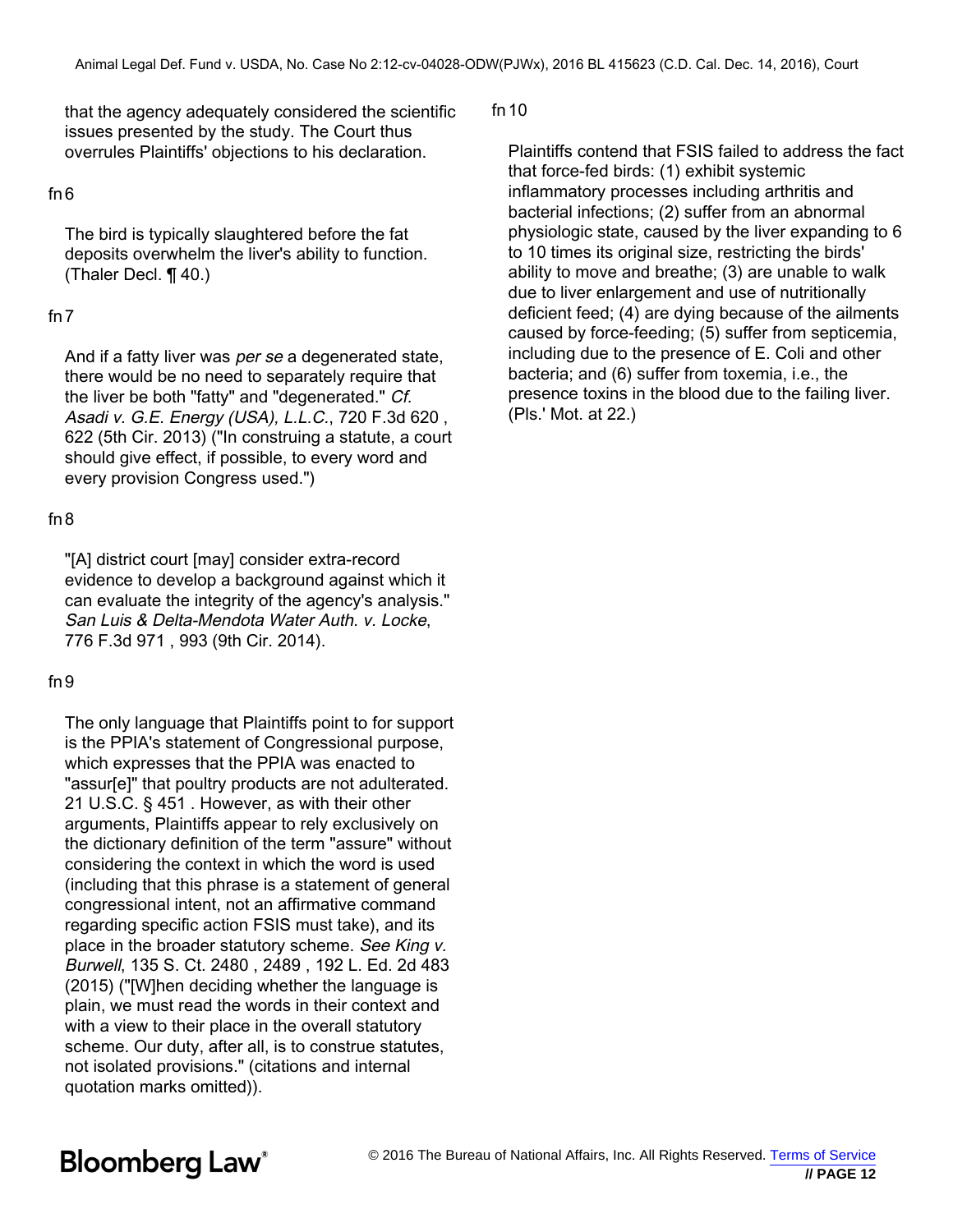# **General Information**

| Judge(s)                 | OTIS D. WRIGHT, II                                                                                                                                                                                                                                                                                                                                                                               |
|--------------------------|--------------------------------------------------------------------------------------------------------------------------------------------------------------------------------------------------------------------------------------------------------------------------------------------------------------------------------------------------------------------------------------------------|
| <b>Related Docket(s)</b> | 2:12-cv-04028 (C.D. Cal.);                                                                                                                                                                                                                                                                                                                                                                       |
| Topic(s)                 | Administrative Law; Civil Procedure; Agricultural Law                                                                                                                                                                                                                                                                                                                                            |
| <b>Industries</b>        | Meat Industry                                                                                                                                                                                                                                                                                                                                                                                    |
| <b>Date Filed</b>        | 2016-12-14 00:00:00                                                                                                                                                                                                                                                                                                                                                                              |
| Court                    | United States District Court for the Central District of California                                                                                                                                                                                                                                                                                                                              |
| <b>Parties</b>           | ANIMAL LEGAL DEFENSE FUND; SARAH EVANS;<br>MICHELLE SCHURIG; CAROLINE LEE; FARM SANCTUARY;<br><b>COMPASSION OVER KILLING; ANIMAL PROTECTION</b><br>AND RESCUE LEAGUE, Plaintiffs, v. UNITED STATES<br>DEPARTMENT OF AGRICULTURE; TOM VILSACK, Secretary<br>of Agriculture; FOOD SAFETY AND INSPECTION SERVICES;<br>and ALFRED V. ALMANZA, Deputy Under Secretary for Food<br>Safety, Defendants. |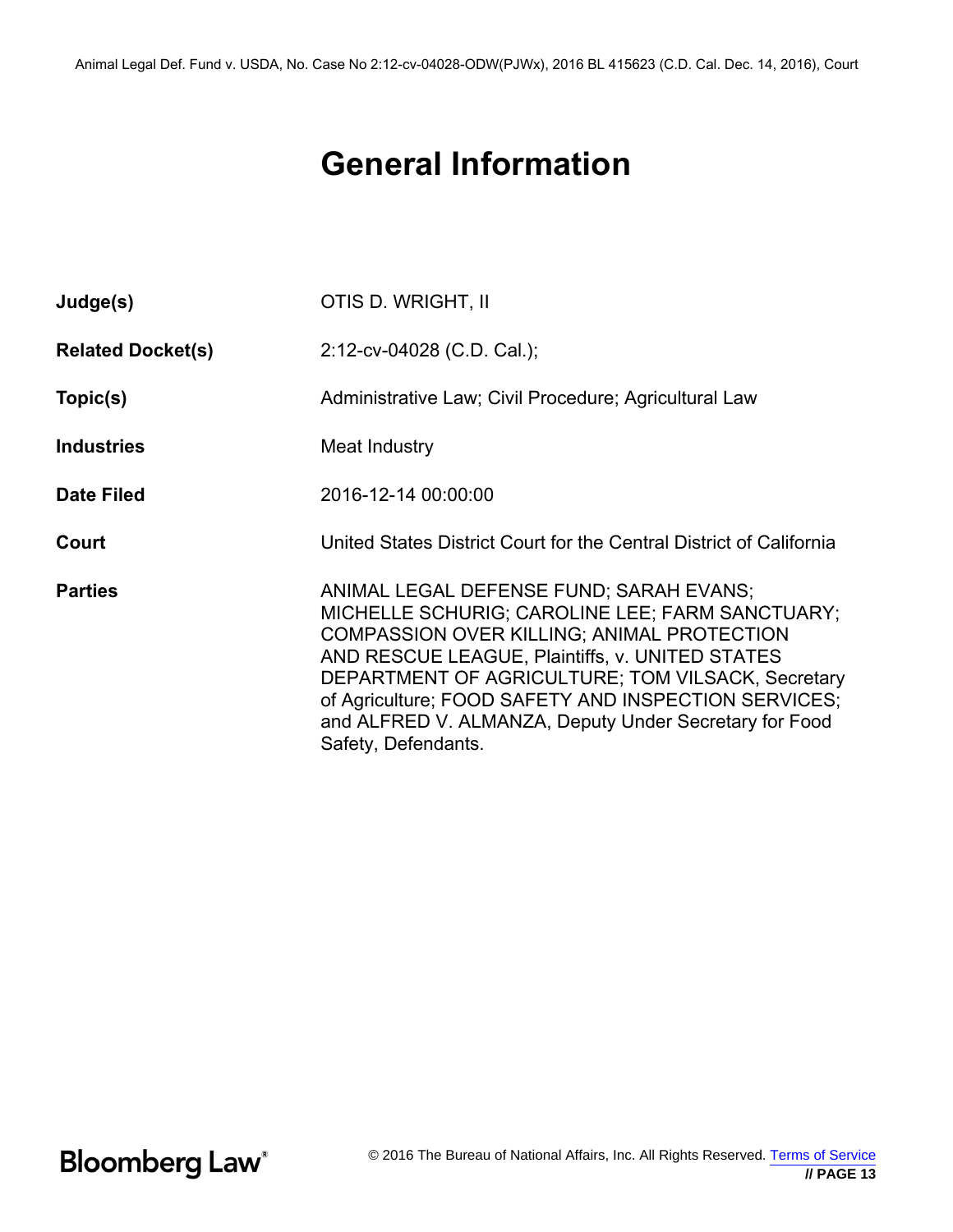Animal Legal Def. Fund v. USDA, No. Case No 2:12-cv-04028-

ODW(PJWx), 2016 BL 415623 (C.D. Cal. Dec. 14, 2016), Court Opinion

#### **Direct History**

## 1 **Animal Legal Def. Fund v. USDA, No. Case No 2:12-cv-04028-ODW(PJWx), 2016 BL 415623 (C.D. Cal. Dec. 14, 2016)**

*motion for summary judgment denied, objection denied, case dismissed (in part), objection sustained (in part), order entered, motion for summary judgment granted, objection denied (in part)*

## 2 **Animal Legal Def. Fund v. USDA, 632 Fed. Appx. 905 (9th Cir. 2015)**

*reversing the judgment and remanding the case in* Animal Legal Def. Fund v. USDA, No. 2:12-cv-4028-ODW(PJWx), 2013 BL 384518 (C.D. Cal. Mar. 22, 2013)

## 3 **Animal Legal Def. Fund v. USDA, No. 2:12 cv-4028-ODW(PJWx), 2013 BL 384518 (C.D. Cal. Mar. 22, 2013)**

*motion granted, motion for summary judgment denied, case dismissed*

#### **Case Analysis**

No Treatments Found

#### **Table Of Authorities ( 54 cases )**

|   | <b>Control</b> Cited, Quoted             | Spokeo, Inc. v. Robins, 136 S. Ct. 1540, 194<br>L. Ed. 2d 635, 2016 ILRC 1873, 84 U.S.L.W.<br>4263 (2016) |
|---|------------------------------------------|-----------------------------------------------------------------------------------------------------------|
| 2 | <b>Cited, Quoted</b>                     | Novak v. United States, 795 F.3d 1012 (9th<br>Cir. 2015)                                                  |
| 3 | <b>Example 2</b> Cited, (See),<br>Quoted | King v. Burwell, 135 S. Ct. 2480, 192 L. Ed.<br>2d 483, 83 U.S.L.W. 4541 (2015)                           |
| 4 | <b>Control</b> Cited, Quoted             | San Luis & Delta-Mendota Water Auth. v.<br>Locke, 776 F.3d 971, 79 ERC 1829 (9th Cir.<br>2014)            |
| 5 | <b>Example 2</b> Cited, Quoted           | Lexmark Int'l, Inc. v. Static Control<br>Components, Inc., 134 S. Ct. 1377, 188                           |

| <b>Direct History Summary</b> |              |  |
|-------------------------------|--------------|--|
| Caution                       | O            |  |
| Negative                      | O            |  |
| Total                         | $\mathbf{I}$ |  |



| <b>Authorities Summary</b> |               |    |
|----------------------------|---------------|----|
|                            | Positive      | 54 |
| ╭                          | Distinguished | ი  |
|                            | Caution       | ი  |
| $\bullet$                  | Superseded    | ი  |
| $\blacksquare$             | Negative      | ი  |
|                            | Total         | 54 |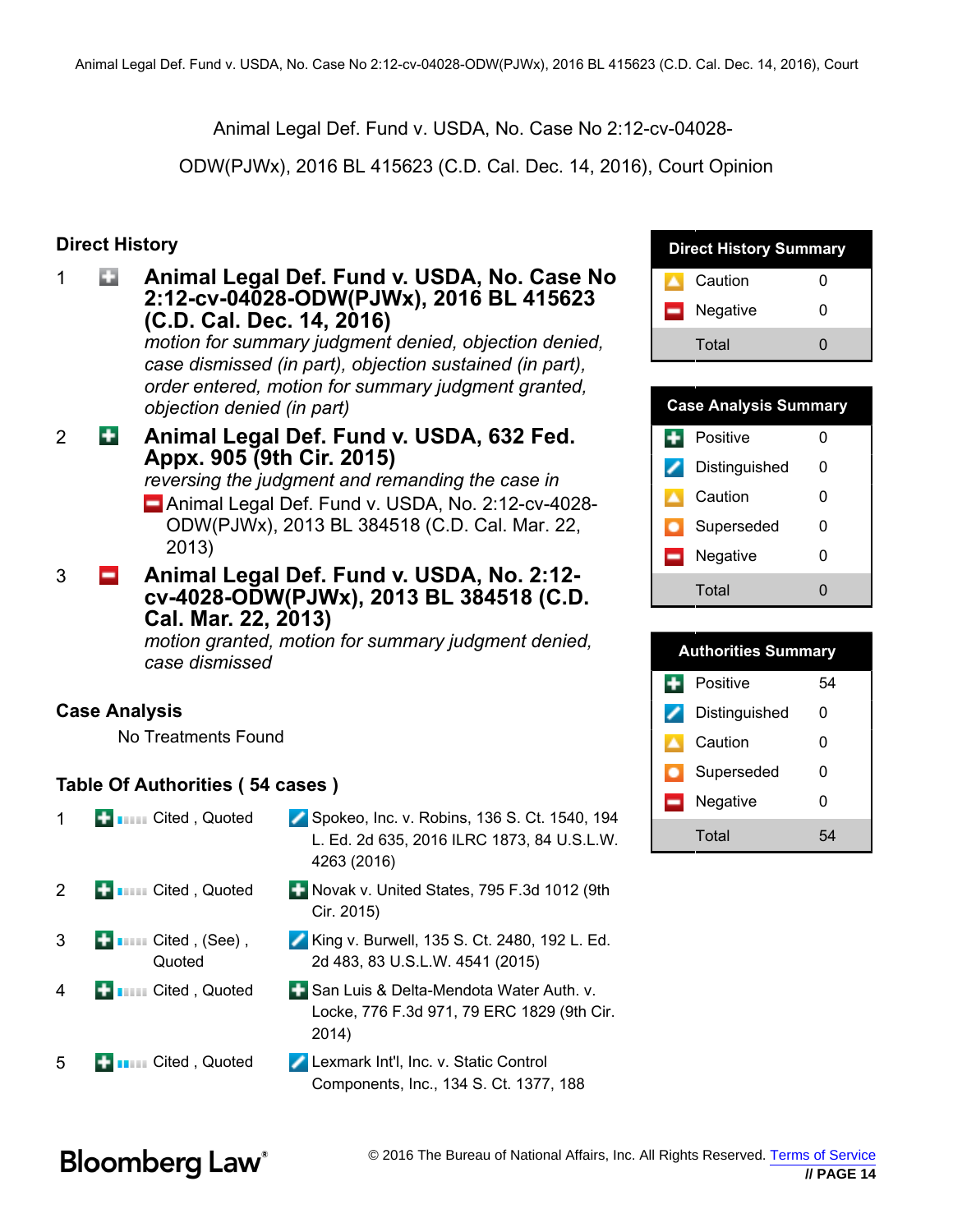| L. Ed. 2d 392. 109 U.S.P.Q.2d 2061. 82 |
|----------------------------------------|
| U.S.L.W. 4195 (2014)                   |

36 IER Cases 1472 (9th Cir. 2013)

- 6 **Cited , (See) Cited , (See) Communist Exercise** Union of Idaho, Inc. v. City of Boise, 998 F. Supp. 2d 908 (D. Idaho 2014) 7 **Primi** Discussed , Quoted Valle Del Sol Inc. v. Whiting, 732 F.3d 1006,
- $8 \qquad \qquad$  **Cited** , (Cf.), Quoted Asadi v. G.E. Energy (USA), LLC, 720 F.3d 620, 36 IER Cases 241 (5th Cir. 2013)
- 9 **H** Cited , Quoted  **Assn. of Battery Recyclers, Inc. v. EPA, 716** F.3d 667, 405 U.S. App. D.C. 100, 76 ERC 1609 (D.C. Cir. 2013)
- 10 **F** FILE Cited , Quoted  **Clapper v. Amnesty Int'l USA, 133 S. Ct.** 1138, 185 L. Ed. 2d 264, 2013 ILRC 1311, 41 Med. L. Rptr. 1357, 81 U.S.L.W. 4121 (2013)
- 11 **Cited, Quoted Z** Match-E-Be-Nash-She-Wish Band of Pottawatomi Indians v. Patchak, 132 S. Ct. 2199, 183 L. Ed. 2d 211, 80 U.S.L.W. 4483 (2012)
- 12 **+ Digiple Eq.** (E.g.) **2** Fair Hous. Council of San Fernando Valley v. Roommate.com, LLC, 666 F.3d 1216, 2012 ILRC 1201 (9th Cir. 2012)
- 13 **+ Discussed**, Quoted **Comite de Jornaleros de Redondo Beach v.** City of Redondo Beach, 657 F.3d 936 (9th Cir. 2011)
- 14 **Cited**, Quoted **Cited Cuncil v. McNair, 629 F.3d 1070 (9th** Cir. 2010)
- 15 **L**um Cited, Quoted  **La Asociacion de Trabajadores de Lake** Forest v. City of Lake Forest, 624 F.3d 1083 (9th Cir. 2010)
- 16 **+ Cited** , (See also) **A** Nat'l Parks & Conservation Ass'n v. Bureau of Land Mgmt., 606 F.3d 1058 (9th Cir. 2010)
- 17 **+ Discussed** , (Cf.) **+ Pub. Citizen v. NRC, 573 F.3d 916 (9th Cir.** 2009)
- 18 **Cited**, Quoted **Cited** Preminger v. Peake, 552 F.3d 757 (9th Cir. 2008)
- 19 **Discussed**, (See also) , Quoted Lands Council v. McNair, 537 F.3d 981, 67 ERC 1001 (9th Cir. 2008)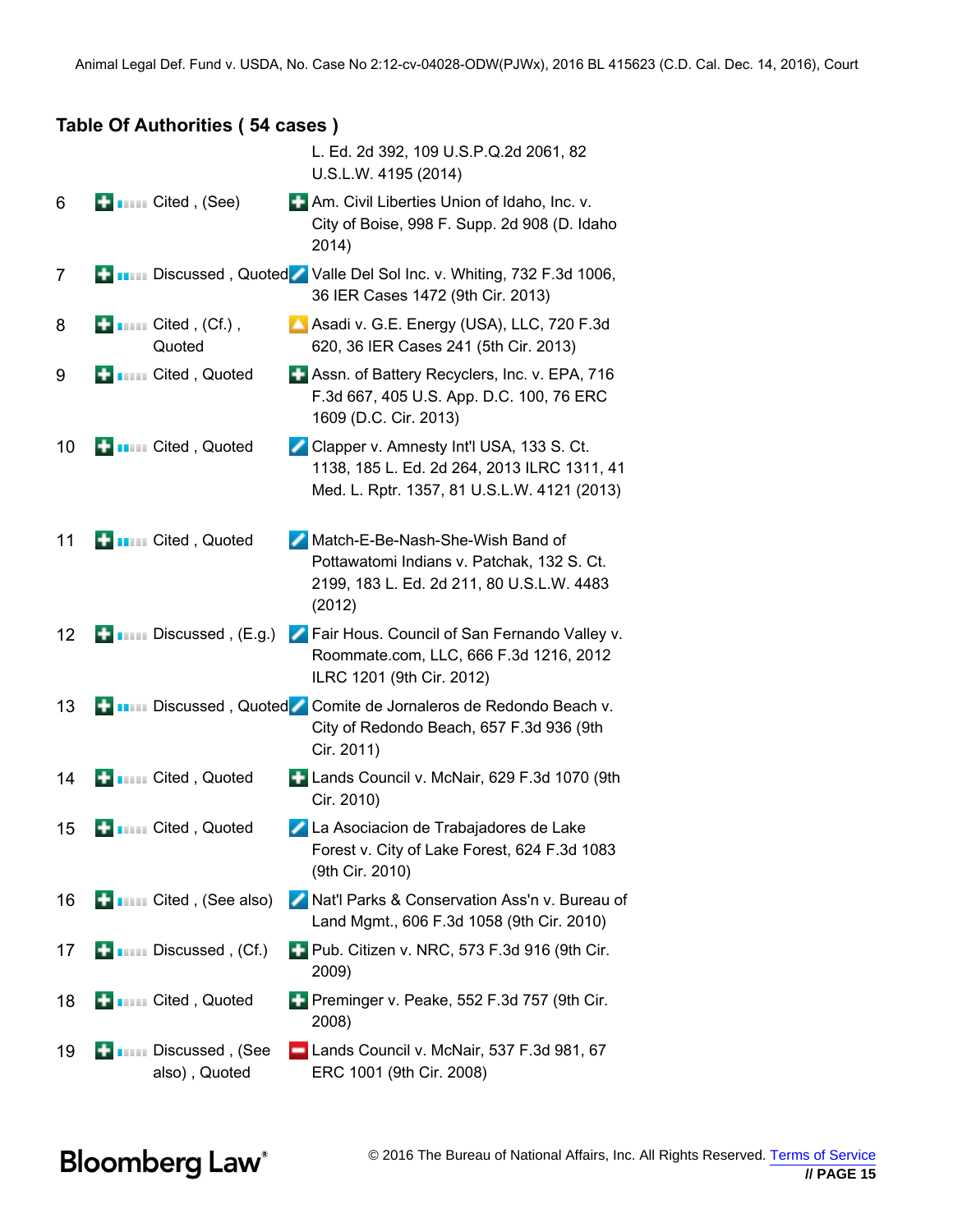| 20 | <b>Control</b> Cited, Quoted        | Council of Ins. Agents & Brokers v. Molasky-<br>Arman, 2008-1 USTC Para. 50,280, 522 F.3d<br>925 (9th Cir. 2008)                                                       |
|----|-------------------------------------|------------------------------------------------------------------------------------------------------------------------------------------------------------------------|
| 21 | <b>HRITTLE</b> Cited                | Scott v. Harris, 550 U.S. 372, 127 S. Ct.<br>1769, 167 L. Ed. 2d 686, 75 U.S.L.W. 4297<br>(2007)                                                                       |
| 22 | <b>External Cited, Quoted</b>       | Massachusetts v. EPA, 549 U.S. 497, 127 S.<br>Ct. 1438, 167 L. Ed. 2d 248, 63 ERC 2057,<br>75 U.S.L.W. 4149 (2007)                                                     |
| 23 | <b>THEFT</b> Cited, Quoted          | Advocates for Highway & Auto Safety v. Fed.<br>Motor Carrier Safety Admin., 429 F.3d 1136,<br>368 U.S. App. D.C. 335 (D.C. Cir. 2005)                                  |
| 24 | <b>ED ITTEL</b> Cited, (But see)    | Jackson v. Calif. Dep't of Mental Health, 399<br>F.3d 1069, 60 Fed. R. Serv. 3d 1166 (9th Cir.<br>2005)                                                                |
| 25 | <b>Cited, Quoted</b>                | Nuclear Energy Inst., Inc. v. EPA, 373 F.3d<br>1251, 362 U.S. App. D.C. 204, 58 ERC 1865<br>(D.C. Cir. 2004)                                                           |
| 26 | <b>Example 2</b> Cited, (See)       | Foretich v. United States, 351 F.3d 1198, 359<br>U.S. App. D.C. 54 (D.C. Cir. 2003)                                                                                    |
| 27 |                                     | <b>The Tate of National Property Company</b> Discussed, Quoted <b>A</b> Fair Hous. of Marin v. Combs, 285 F.3d 899<br>(9th Cir. 2002)                                  |
| 28 | <b>Cited, Quoted</b>                | Ariz. Cattle Growers' Ass'n v. United States<br>Fish & Wildlife, 273 F.3d 1229, 53 ERC 1904<br>(9th Cir. 2001)                                                         |
| 29 | Quoted                              | <b>T</b> TIME Discussed, (See), <b>A</b> Hall v. Norton, 266 F.3d 969, 53 ERC 1073<br>(9th Cir. 2001)                                                                  |
| 30 | <b>External Cited</b> , (See)       | Walker v. City of Lakewood, 272 F.3d 1114<br>(9th Cir. 2001)                                                                                                           |
| 31 | <b>Cited, Quoted</b>                | Appalachian Power Co. v. EPA, 251 F.3d<br>1026, 346 U.S. App. D.C. 211, 52 ERC 1513<br>(D.C. Cir. 2001)                                                                |
| 32 | <b>H</b> <sub>IIIIII</sub> Cited    | Friends of the Earth, Inc. v. Laidlaw<br>Environmental Servs. (TOC), Inc., 528 U.S.<br>167, 120 S. Ct. 693, 145 L. Ed. 2d 610, 49<br>ERC 1769, 68 U.S.L.W. 4044 (2000) |
| 33 | <b>THEFT EXECUTED</b> Cited, Quoted | Nat'l Credit Union Admin. v. First Nat'l Bank &<br>Trust Co., 522 U.S. 479, 118 S. Ct. 927, 140<br>L. Ed. 2d 1, 66 U.S.L.W. 4134 (1998)                                |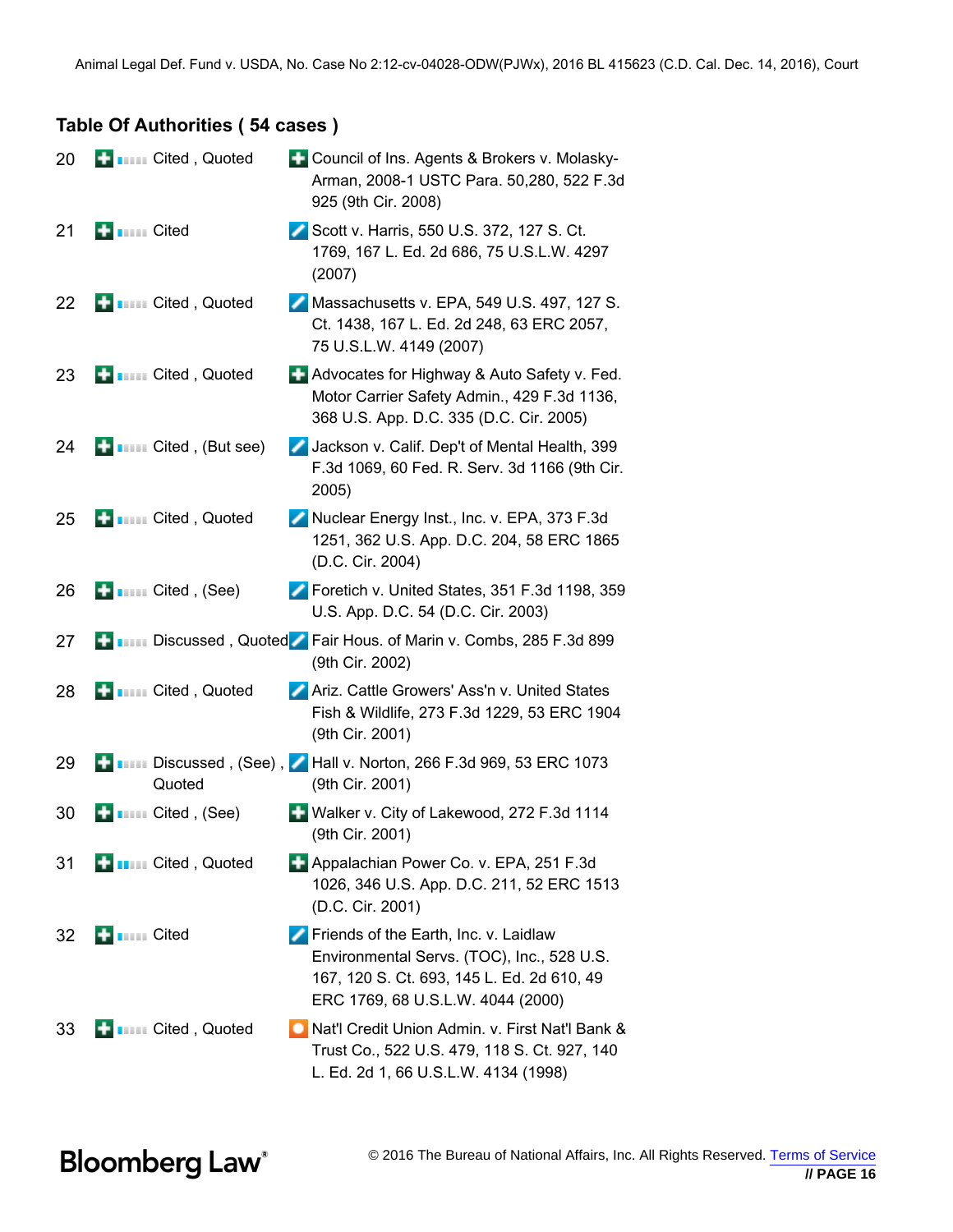| 34 | <b>Control</b> Cited, Quoted             | Bennett v. Spear, 520 U.S. 154, 117 S. Ct.<br>1154, 137 L. Ed. 2d 281, 44 ERC 1161, 65<br>U.S.L.W. 4201 (1997)                    |
|----|------------------------------------------|-----------------------------------------------------------------------------------------------------------------------------------|
| 35 | <b>H</b> um Cited                        | ✔ Sw. Ctr. for Biological Diversity v. U.S. Forest<br>Serv., 100 F.3d 1443, 43 ERC 2077 (9th Cir.<br>1996)                        |
| 36 | <b>Example 2</b> Cited, (See),<br>Quoted | Kenney v. Glickman, 96 F.3d 1118 (8th Cir.<br>1996)                                                                               |
| 37 | <b>Cited, Quoted</b>                     | Lujan v. Defenders of Wildlife, 504 U.S. 555,<br>112 S. Ct. 2130, 119 L. Ed. 2d 351, 34 ERC<br>1785 (1992)                        |
| 38 | <b>External Cited</b> , Quoted           | Ellnet Commc'n, Inc. v. FCC, 965 F.2d 1106,<br>296 U.S. App. D.C. 144, 70 R.R.2d 1321<br>(D.C. Cir. 1992)                         |
| 39 | <b>THEFT EXECUTED</b> Cited, Quoted      | El Rescate Legal Servs., Inc. v. Exec. Office<br>of Immigration Review, 959 F.2d 742 (9th Cir.<br>1991)                           |
| 40 | <b>Control</b> Cited, Quoted             | <b>Tex Tin Corp. v. EPA, 935 F.2d 1321, 290</b><br>U.S. App. D.C. 202, 33 ERC 1302 (D.C. Cir.<br>1991)                            |
| 41 | <b>Control</b> Cited, Quoted             | Nat'l Customs Brokers & Forwarders Ass'n of<br>Am., Inc. v. United States, 883 F.2d 93, 280<br>U.S. App. D.C. 21 (D.C. Cir. 1989) |
| 42 | <b>EDITION</b> Cited, Quoted             | Marsh v. Or. Natural Res. Council, 490 U.S.<br>360, 109 S. Ct. 1851, 104 L. Ed. 2d 377, 29<br>ERC 1508 (1989)                     |
| 43 | <b>Communicated</b> , (See),<br>Quoted   | Meese v. Keene, 481 U.S. 465, 107 S. Ct.<br>1862, 95 L. Ed. 2d 415, 14 Med. L. Rptr. 1385<br>(1987)                               |
| 44 | <b>External Cited, Quoted</b>            | Am. Horse Prot. Ass'n v. Lyng, 812 F.2d 1,<br>258 U.S. App. D.C. 397 (D.C. Cir. 1987)                                             |
| 45 | <b>External Cited, Quoted</b>            | Clarke v. Securities Industry Assn., 479 U.S.<br>388, 107 S. Ct. 750, 93 L. Ed. 2d 757, 55<br>U.S.L.W. 4111 (1987)                |
| 46 | <b>ED ITTLE</b> Cited, (See also)        | Marathon Oil Co. v. United States, 807 F.2d<br>759 (9th Cir. 1986)                                                                |
| 47 | <b>EDITION</b> Cited, Quoted             | Anderson v. Liberty Lobby, Inc., 477 U.S.<br>242, 106 S. Ct. 2505, 91 L. Ed. 2d 202, 12<br>Med. L. Rptr. 2297 (1986)              |

**Bloomberg Law®**